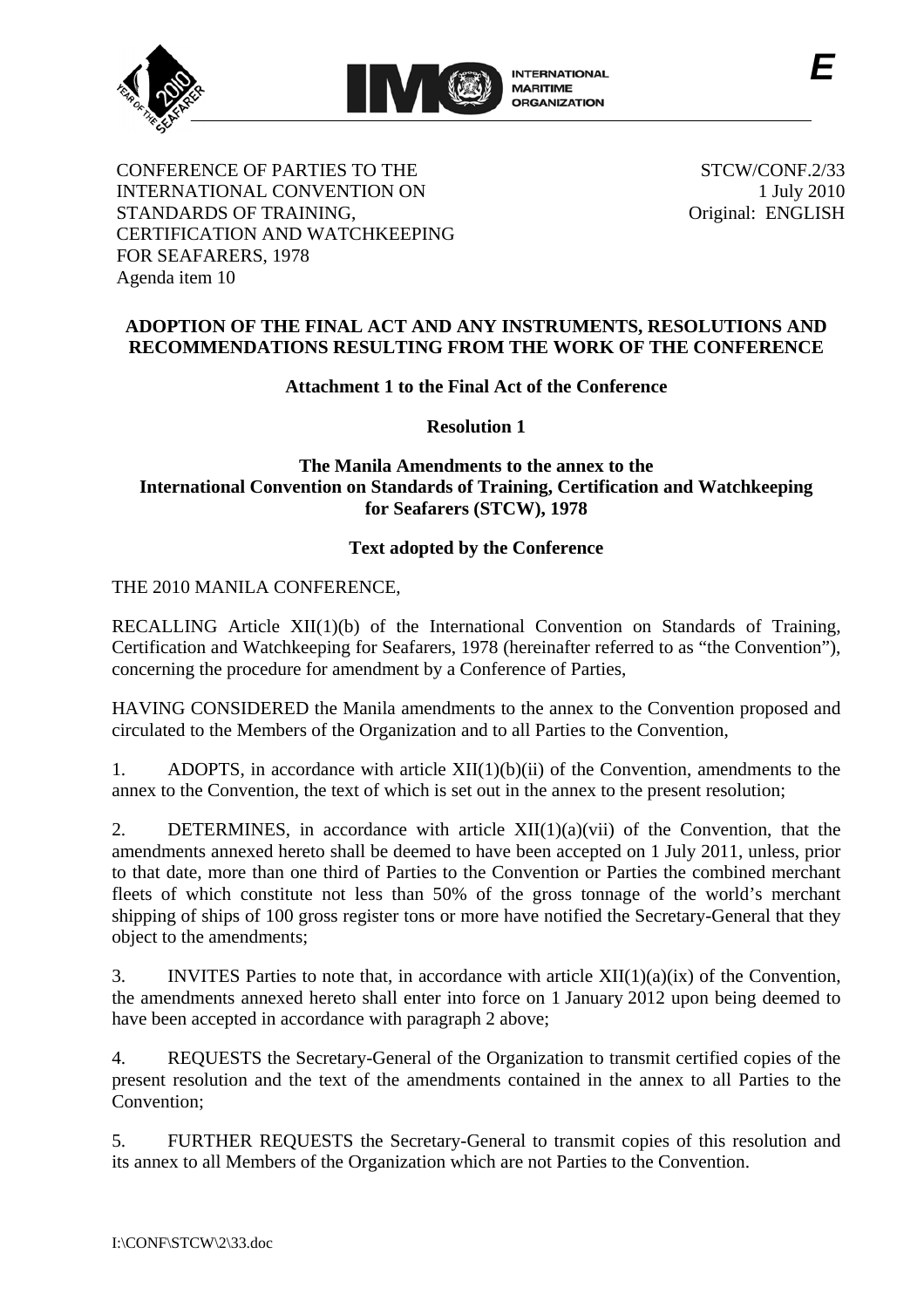#### **ANNEX**

### **THE MANILA AMENDMENTS TO THE ANNEX TO THE INTERNATIONAL CONVENTION ON STANDARDS OF TRAINING, CERTIFICATION AND WATCHKEEPING FOR SEAFARERS, 1978**

 The annex to the International Convention on Standards of Training, Certification and Watchkeeping for Seafarers, 1978, is replaced by the following:

### **"**ANNEX

### **CHAPTER I**

#### **General provisions**

#### **Regulation I/1**  *Definitions and clarifications*

1 For the purpose of the Convention, unless expressly provided otherwise:

- .1 *Regulations* means regulations contained in the annex to the Convention;
- .2 *Approved* means approved by the Party in accordance with these regulations;
- .3 *Master* means the person having command of a ship;
- .4 *Officer* means a member of the crew, other than the master, designated as such by national law or regulations or, in the absence of such designation, by collective agreement or custom;
- .5 *Deck officer* means an officer qualified in accordance with the provisions of chapter II of the Convention;
- .6 *Chief mate* means the officer next in rank to the master and upon whom the command of the ship will fall in the event of the incapacity of the master;
- .7 *Engineer officer* means an officer qualified in accordance with the provisions of regulation III/1, III/2 or III/3 of the Convention;
- .8 *Chief engineer officer* means the senior engineer officer responsible for the mechanical propulsion and the operation and maintenance of the mechanical and electrical installations of the ship;
- .9 *Second engineer officer* means the engineer officer next in rank to the chief engineer officer and upon whom the responsibility for the mechanical propulsion and the operation and maintenance of the mechanical and electrical installations of the ship will fall in the event of the incapacity of the chief engineer officer;
- .10 *Assistant engineer officer* means a person under training to become an engineer officer and designated as such by national law or regulations;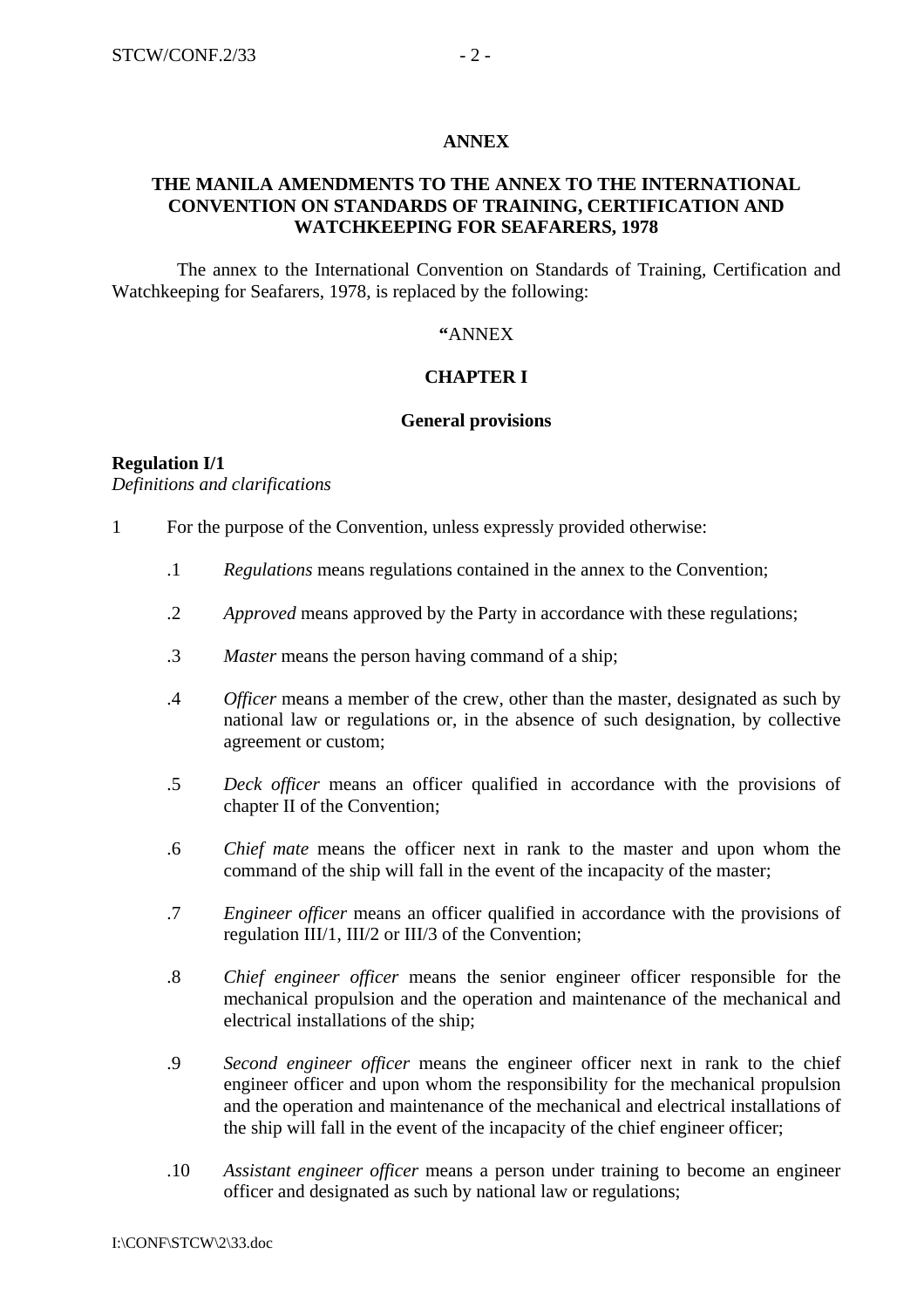- .11 *Radio operator* means a person holding an appropriate certificate issued or recognized by the Administration under the provisions of the Radio Regulations;
- .12 *GMDSS radio operator* means a person who is qualified in accordance with the provisions of chapter IV of the Convention;
- .13 *Rating* means a member of the ship's crew other than the master or an officer;
- .14 *Near-coastal voyages* means voyages in the vicinity of a Party as defined by that Party;
- .15 *Propulsion power* means the total maximum continuous rated output power, in kilowatts, of all the ship's main propulsion machinery which appears on the ship's certificate of registry or other official document;
- .16 *Radio duties* include, as appropriate, watchkeeping and technical maintenance and repairs conducted in accordance with the Radio Regulations, the International Convention for the Safety of Life at Sea, 1974 (SOLAS), as amended and, at the discretion of each Administration, the relevant recommendations of the Organization;
- .17 *Oil tanker* means a ship constructed and used for the carriage of petroleum and petroleum products in bulk;
- .18 *Chemical tanker* means a ship constructed or adapted and used for the carriage in bulk of any liquid product listed in chapter 17 of the International Bulk Chemical Code;
- .19 *Liquefied gas tanker* means a ship constructed or adapted and used for the carriage in bulk of any liquefied gas or other product listed in chapter 19 of the International Gas Carrier Code;
- .20 *Passenger ship* means a ship as defined in the International Convention for the Safety of Life at Sea, 1974, as amended;
- .21 *Ro-ro passenger ship* means a passenger ship with ro-ro spaces or special category spaces as defined in the International Convention for the Safety of Life at Sea, 1974 (SOLAS), as amended;
- .22 *Month* means a calendar month or 30 days made up of periods of less than one month;
- .23 *STCW Code* means the Seafarers' Training, Certification and Watchkeeping (STCW) Code as adopted by the 1995 Conference resolution 2, as it may be amended by the Organization;
- .24 *Function* means a group of tasks, duties and responsibilities, as specified in the STCW Code, necessary for ship operation, safety of life at sea or protection of the marine environment;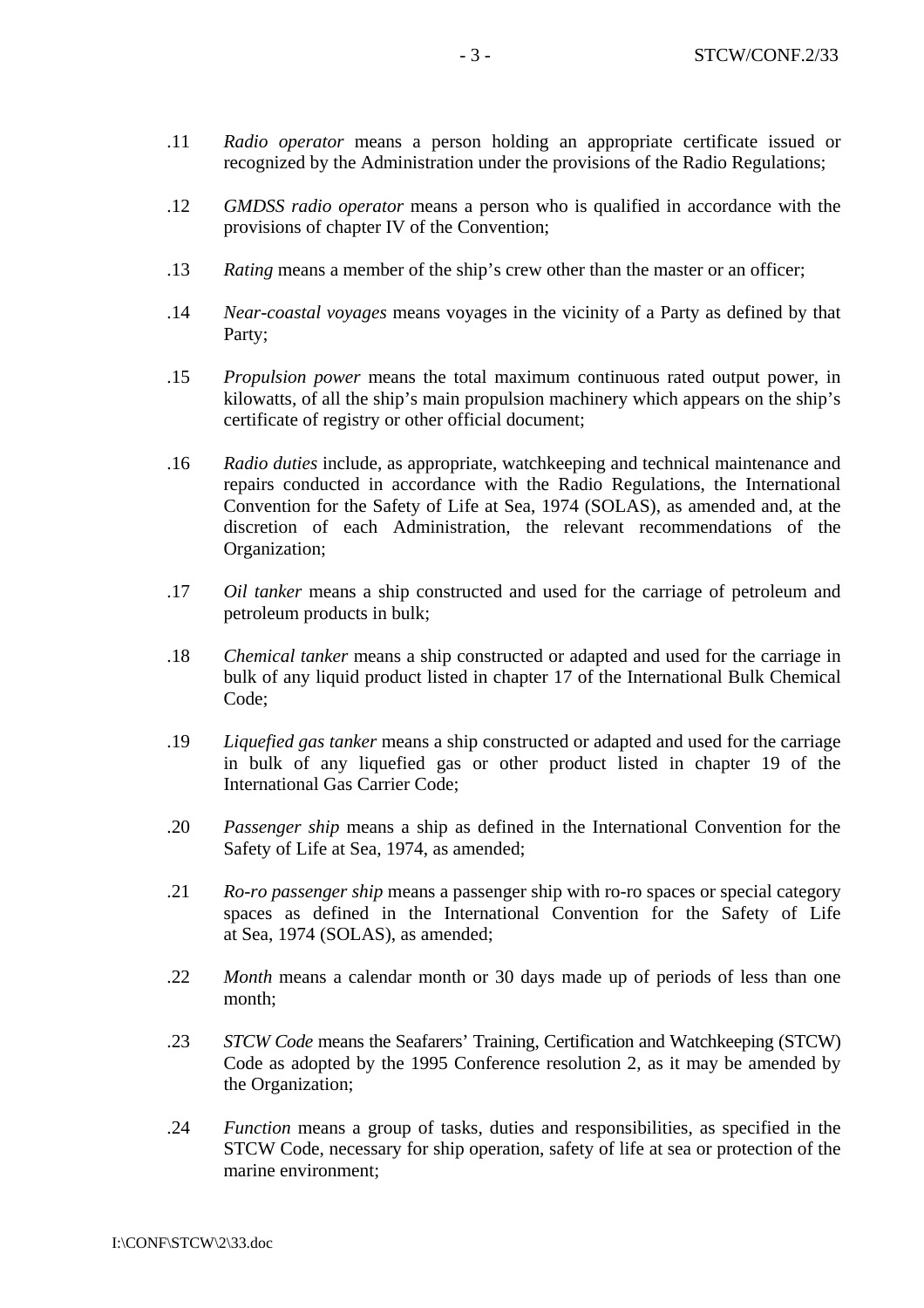- .25 *Company* means the owner of the ship or any other organization or person such as the manager, or the bareboat charterer, who has assumed the responsibility for operation of the ship from the shipowner and who, on assuming such responsibility, has agreed to take over all the duties and responsibilities imposed on the company by these regulations;
- .26 *Seagoing service* means service on board a ship relevant to the issue or revalidation of a certificate or other qualification;
- .27 *ISPS Code* means the International Ship and Port Facility Security (ISPS) Code adopted on 12 December 2002, by resolution 2 of the Conference of Contracting Governments to the International Convention for the Safety of Life at Sea (SOLAS), 1974, as may be amended by the Organization;
- .28 *Ship security officer* means the person on board the ship, accountable to the master, designated by the Company as responsible for the security of the ship including implementation and maintenance of the ship security plan and liaison with the company security officer and port facility security officers;
- .29 *Security duties* include all security tasks and duties on board ships as defined by chapter XI-2 of the International Convention for the Safety of Life at Sea (SOLAS 1974, as amended) and the International Ship and Port Facility Security (ISPS) Code;
- .30 *Certificate of competency* means a certificate issued and endorsed for masters, officers and GMDSS radio operators in accordance with the provisions of chapters II, III, IV or VII of this annex and entitling the lawful holder thereof to serve in the capacity and perform the functions involved at the level of responsibility specified therein;
- .31 *Certificate of proficiency* means a certificate, other than a certificate of competency issued to a seafarer, stating that the relevant requirements of training, competencies or seagoing service in the Convention have been met;
- .32 *Documentary evidence* means documentation, other than a certificate of competency or certificate of proficiency, used to establish that the relevant requirements of the Convention have been met;
- .33 *Electro-technical officer* means an officer qualified in accordance with the provisions of regulation III/6 of the Convention;
- .34 *Able seafarer deck* means a rating qualified in accordance with the provisions of regulation II/5 of the Convention;
- .35 *Able seafarer engine* means a rating qualified in accordance with the provisions of regulation III/5 of the Convention; and
- .36 *Electro-technical rating* means a rating qualified in accordance with the provisions of regulation III/7 of the Convention.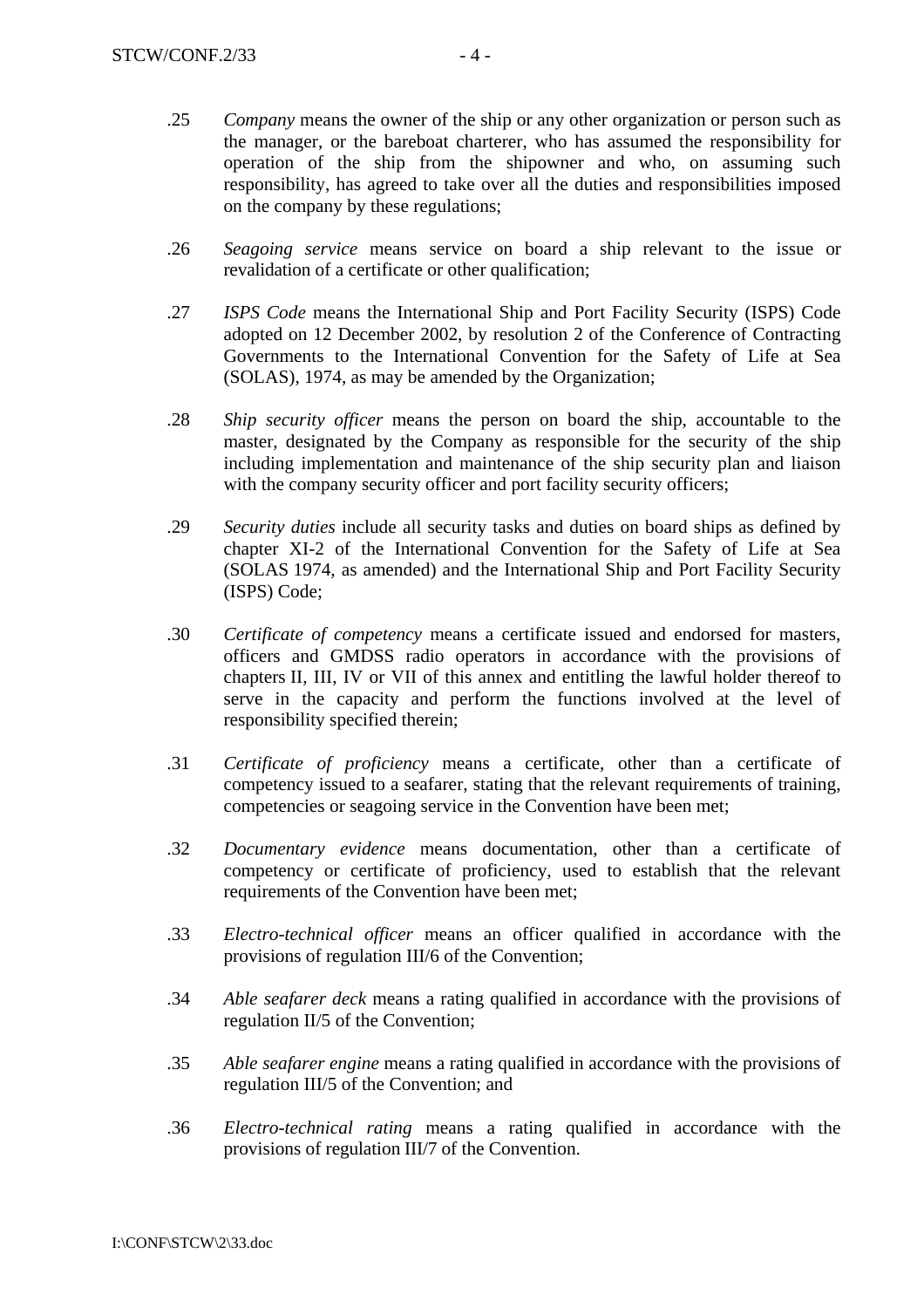2 These regulations are supplemented by the mandatory provisions contained in part A of the STCW Code and:

- .1 any reference to a requirement in a regulation also constitutes a reference to the corresponding section of part A of the STCW Code;
- .2 in applying these regulations, the related guidance and explanatory material contained in part B of the STCW Code should be taken into account to the greatest degree possible in order to achieve a more uniform implementation of the Convention provisions on a global basis;
- .3 amendments to part A of the STCW Code shall be adopted, brought into force and take effect in accordance with the provisions of article XII of the Convention concerning the amendment procedure applicable to the annex; and
- .4 part B of the STCW Code shall be amended by the Maritime Safety Committee in accordance with its rules of procedure.

3 The references made in article VI of the Convention to "the Administration" and "the issuing Administration" shall not be construed as preventing any Party from issuing and endorsing certificates under the provisions of these regulations.

### **Regulation I/2**

*Certificates and endorsements* 

1 Certificates of competency shall be issued only by the Administration, following verification of the authenticity and validity of any necessary documentary evidence.

2 Certificates issued in accordance with the provisions of regulations V/1-1 and V/1-2 to masters and officers shall only be issued by an Administration.

3 Certificates shall be in the official language or languages of the issuing country. If the language used is not English, the text shall include a translation into that language.

- 4 In respect of radio operators, Parties may:
	- .1 include the additional knowledge required by the relevant regulations in the examination for the issue of a certificate complying with the Radio Regulations; or
	- .2 issue a separate certificate indicating that the holder has the additional knowledge required by the relevant regulations.

5 The endorsement required by article VI of the Convention to attest the issue of a certificate shall only be issued if all the requirements of the Convention have been complied with.

6 At the discretion of a Party, endorsements may be incorporated in the format of the certificates being issued as provided for in section A-I/2 of the STCW Code. If so incorporated, the form used shall be that set forth in section A-I/2, paragraph 1. If issued otherwise, the form of endorsements used shall be that set forth in paragraph 2 of that section.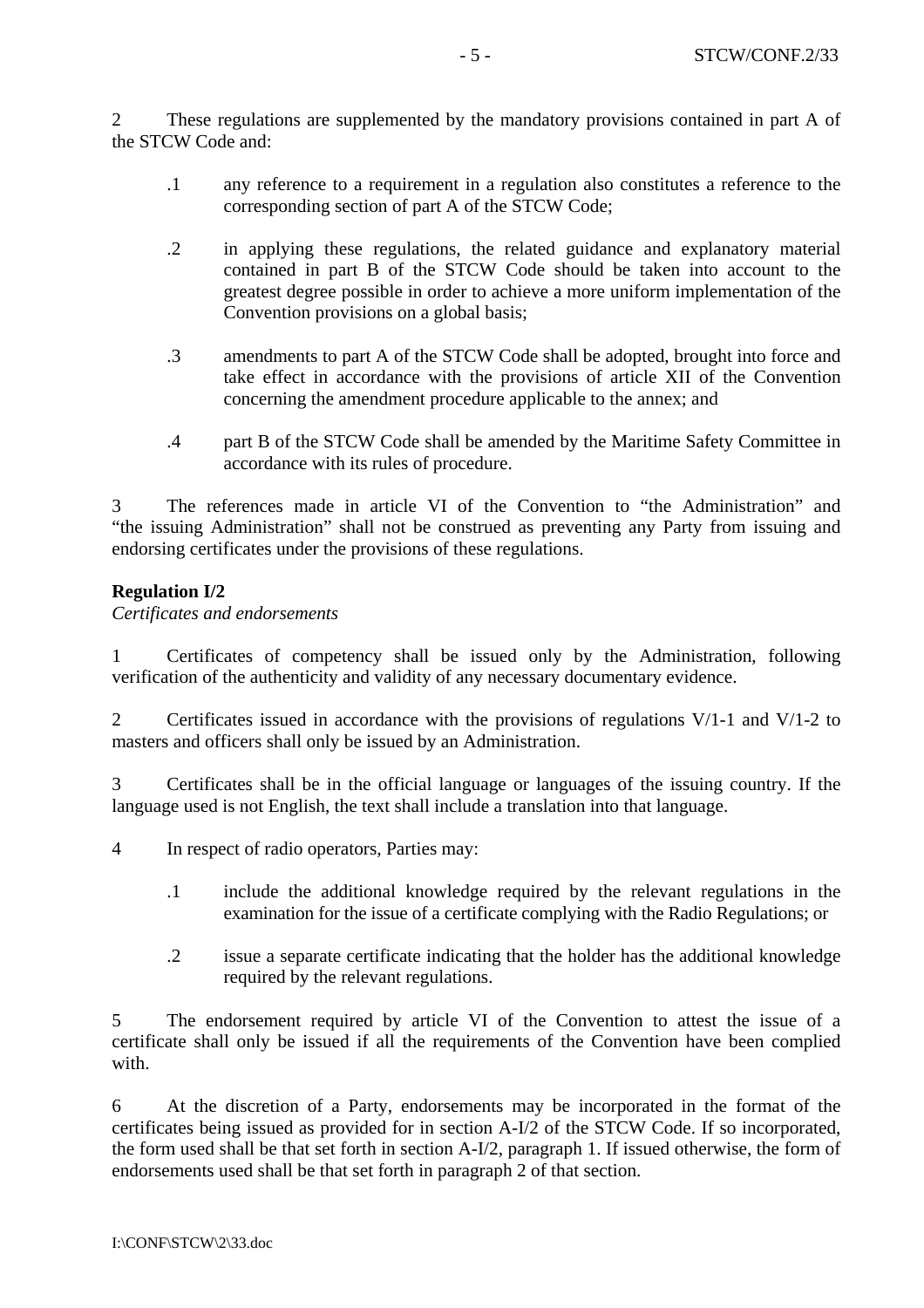- 7 An Administration which recognizes under regulation I/10:
	- .1 a certificate of competency; or
	- .2 a certificate of proficiency issued to masters and officers in accordance with the provisions of regulations V/1-1 and V/1-2 shall endorse such certificate to attest its recognition only after ensuring the authenticity and validity of the certificate.

The endorsement shall only be issued if all requirements of the Convention have been complied with. The form of the endorsement used shall be that set forth in paragraph 3 of section A-I/2 of the STCW Code.

- 8 The endorsements referred to in paragraphs 5, 6 and 7:
	- .1 may be issued as separate documents;
	- .2 shall be issued by the Administration only;
	- .3 shall each be assigned a unique number, except that endorsements attesting the issue of a certificate may be assigned the same number as the certificate concerned, provided that number is unique; and
	- .4 shall expire as soon as the certificate endorsed expires or is withdrawn, suspended or cancelled by the Party which issued it and, in any case, not more than five years after their date of issue.

9 The capacity in which the holder of a certificate is authorized to serve shall be identified in the form of endorsement in terms identical to those used in the applicable safe manning requirements of the Administration.

10 Administrations may use a format different from the format given in section A-I/2 of the STCW Code, provided that, as a minimum, the required information is provided in Roman characters and Arabic figures, taking into account the variations permitted under section A-I/2.

11 Subject to the provisions of regulation I/10, paragraph 5, any certificate required by the Convention must be kept available in its original form on board the ship on which the holder is serving.

12 Each Party shall ensure that certificates are issued only to candidates who comply with the requirements of this regulation.

13 Candidates for certification shall provide satisfactory proof:

- .1 of their identity;
- .2 that their age is not less than that prescribed in the regulation relevant to the certificate applied for;
- .3 that they meet the standards of medical fitness specified in section A-I/9 of the STCW Code;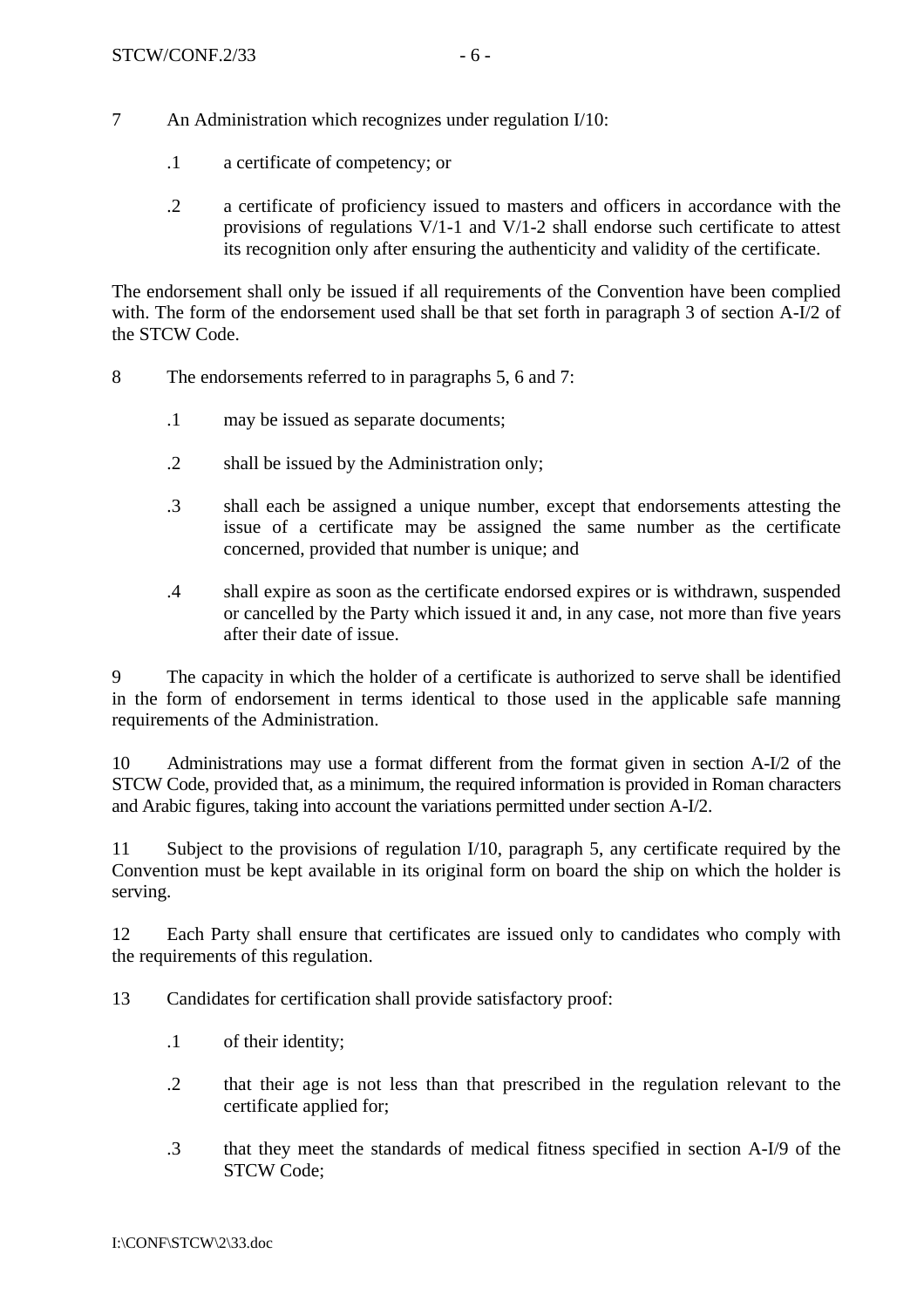- .4 of having completed the seagoing service and any related compulsory training required by these regulations for the certificate applied for; and
- .5 that they meet the standards of competence prescribed by these regulations for the capacities, functions and levels that are to be identified in the endorsement to the certificate.

14 Each Party undertakes to maintain a register or registers of all certificates and endorsements for masters, officers, and, as applicable, ratings which are issued, have expired or have been revalidated, suspended, cancelled or reported lost or destroyed and of dispensations issued.

15 Each Party undertakes to make available information on the status of such certificates of competency, endorsements and dispensations to other Parties and companies which request verification of the authenticity and validity of certificates produced to them by seafarers seeking recognition of their certificates under regulation I/10 or employment on board ship.

16 As of 1 January 2017, the information on the status of information required to be available in accordance with paragraph 15 of this regulation shall be made available, in the English language, through electronic means.

### **Regulation I/3**

*Principles governing near-coastal voyages*

1 Any Party defining near-coastal voyages for the purpose of the Convention shall not impose training, experience or certification requirements on the seafarers serving on board the ships entitled to fly the flag of another Party and engaged on such voyages in a manner resulting in more stringent requirements for such seafarers than for seafarers serving on board ships entitled to fly its own flag. In no case shall any such Party impose requirements in respect of seafarers serving on board ships entitled to fly the flag of another Party in excess of those of the Convention in respect of ships not engaged on near-coastal voyages.

2 A Party that, for ships afforded the benefits of the near-coastal voyage provisions of the Convention, which includes voyages off the coast of other Parties within the limits of their near-coastal definition, shall enter into an undertaking with the Parties concerned specifying the details of both involved trading areas and other relevant conditions.

3 With respect to ships entitled to fly the flag of a Party regularly engaged on near-coastal voyages off the coast of another Party, the Party whose flag the ship is entitled to fly shall prescribe training, experience and certification requirements for seafarers serving on such ships at least equal to those of the Party off whose coast the ship is engaged, provided that they do not exceed the requirements of the Convention in respect of ships not engaged on near-coastal voyages. Seafarers serving on a ship which extends its voyage beyond what is defined as a near-coastal voyage by a Party and enters waters not covered by that definition shall fulfil the appropriate competency requirements of the Convention.

4 A Party may afford a ship which is entitled to fly its flag the benefits of the near-coastal voyage provisions of the Convention when it is regularly engaged off the coast of a non-Party on near-coastal voyages as defined by the Party.

5 The certificates of seafarers issued by a Party for its defined near-coastal voyages limits may be accepted by other Parties for service in their defined near-coastal voyages limits,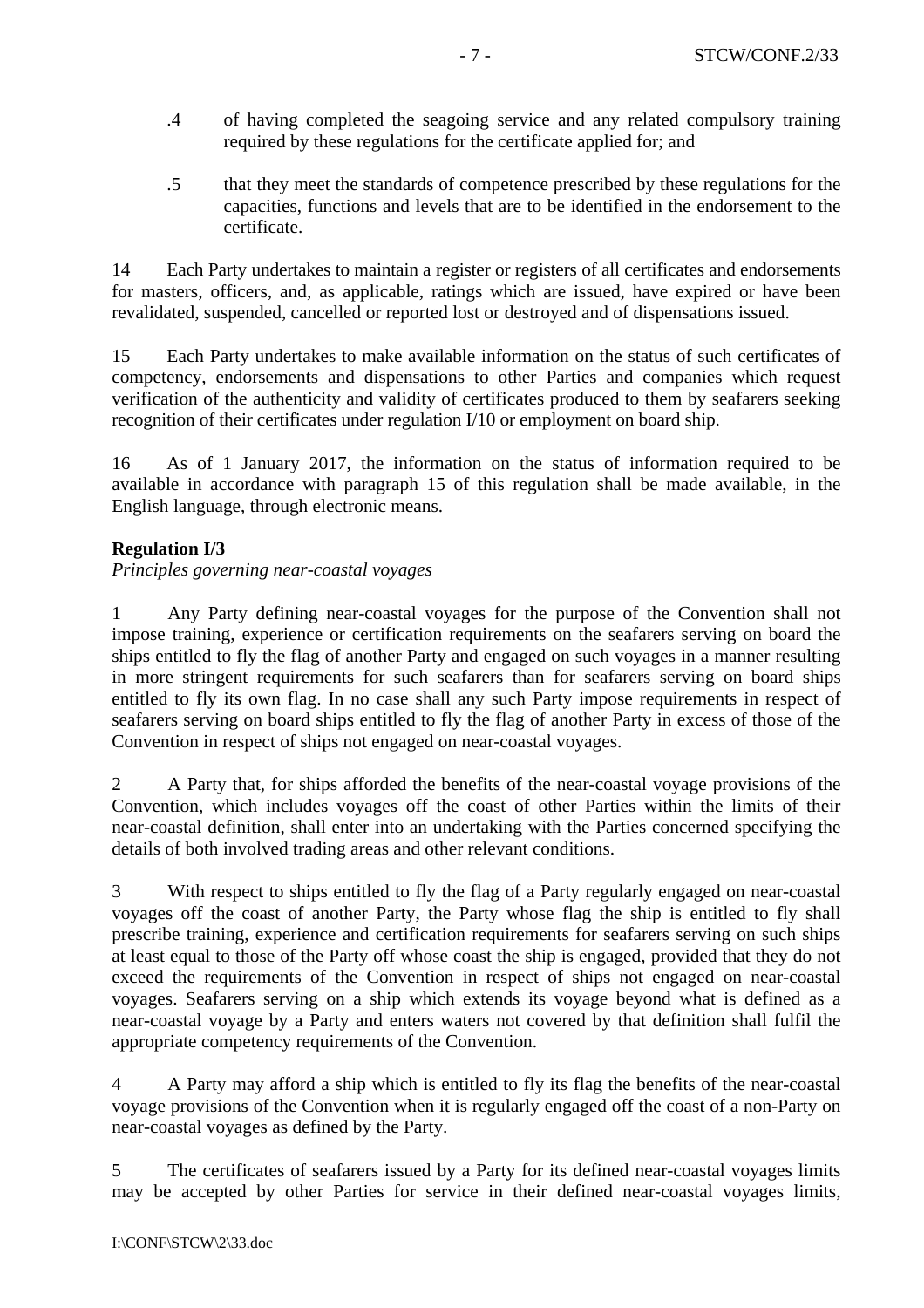provided the Parties concerned enter into an undertaking specifying the details of involved trading areas and other relevant conditions thereof.

6 Parties defining near-coastal voyages, in accordance with the requirements of this regulation, shall:

- .1 meet the principles governing near-coastal voyages specified in section A-I/3;
- .2 communicate to the Secretary-General, in conformity with the requirements of regulation I/7, the details of the provisions adopted; and
- .3 incorporate the near-coastal voyages limits in the endorsements issued pursuant to regulation I/2, paragraphs 5, 6 or 7.

7 Nothing in this regulation shall, in any way, limit the jurisdiction of any State, whether or not a Party to the Convention.

# **Regulation I/4**

### *Control procedures*

1 Control exercised by a duly authorized control officer under article X shall be limited to the following:

- .1 verification in accordance with article X(1) that all seafarers serving on board who are required to be certificated in accordance with the Convention hold an appropriate certificate or a valid dispensation, or provide documentary proof that an application for an endorsement has been submitted to the Administration in accordance with regulation I/10, paragraph 5;
- .2 verification that the numbers and certificates of the seafarers serving on board are in conformity with the applicable safe manning requirements of the Administration; and
- .3 assessment, in accordance with section A-I/4 of the STCW Code, of the ability of the seafarers of the ship to maintain watchkeeping and security standards, as appropriate, as required by the Convention if there are clear grounds for believing that such standards are not being maintained because any of the following have occurred:
	- .3.1 the ship has been involved in a collision, grounding or stranding, or
	- .3.2 there has been a discharge of substances from the ship when under way, at anchor or at berth which is illegal under any international convention, or
	- .3.3 the ship has been manoeuvred in an erratic or unsafe manner whereby routeing measures adopted by the Organization or safe navigation practices and procedures have not been followed, or
	- .3.4 the ship is otherwise being operated in such a manner as to pose a danger to persons, property, the environment, or a compromise to security.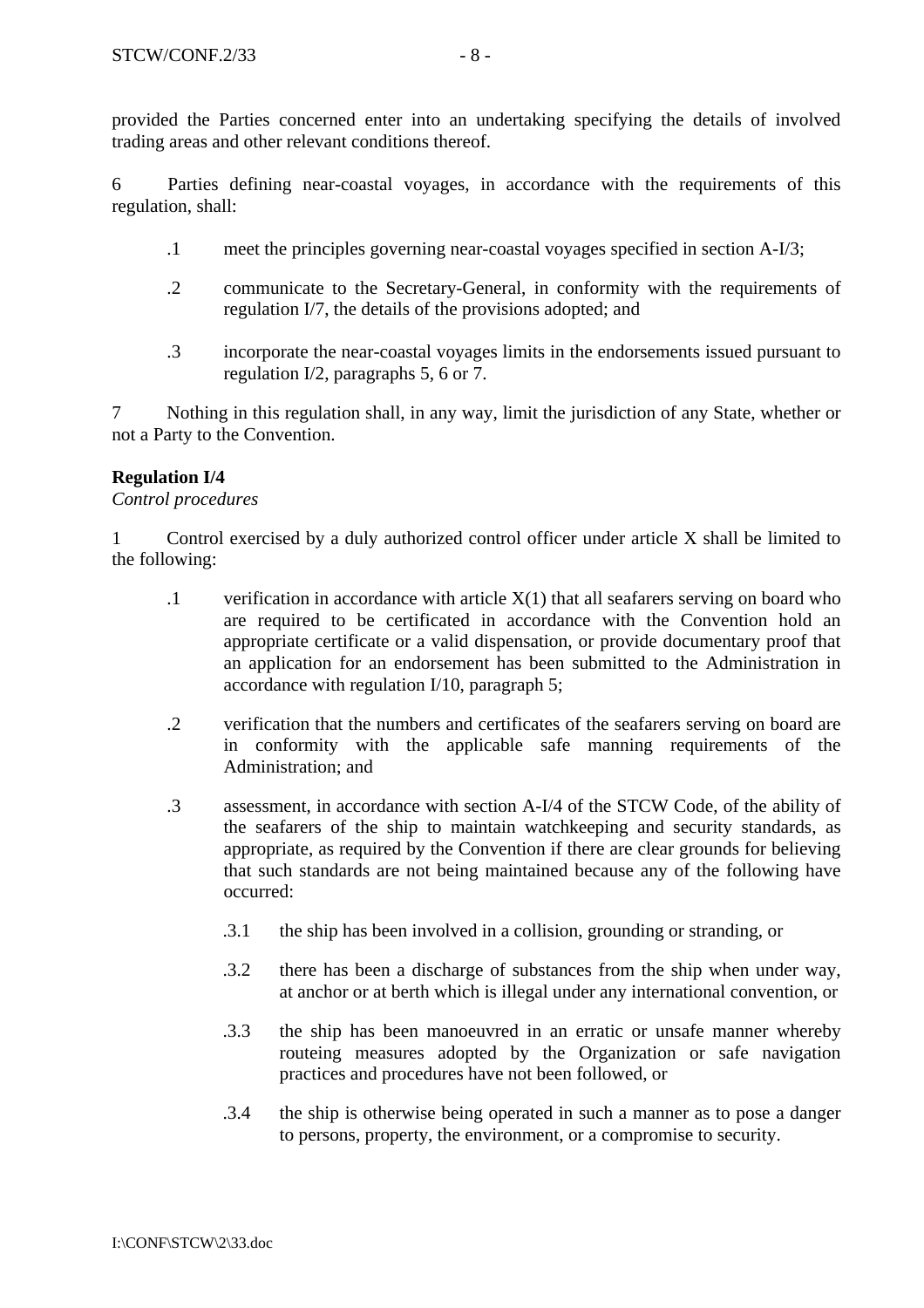2 Deficiencies which may be deemed to pose a danger to persons, property or the environment include the following:

- .1 failure of seafarers to hold a certificate, to have an appropriate certificate, to have a valid dispensation or to provide documentary proof that an application for an endorsement has been submitted to the Administration in accordance with regulation I/10, paragraph 5;
- .2 failure to comply with the applicable safe manning requirements of the Administration;
- .3 failure of navigational or engineering watch arrangements to conform to the requirements specified for the ship by the Administration;
- .4 absence in a watch of a person qualified to operate equipment essential to safe navigation, safety radiocommunications or the prevention of marine pollution; and
- .5 inability to provide, for the first watch at the commencement of a voyage and for subsequent relieving watches, persons who are sufficiently rested and otherwise fit for duty.

3 Failure to correct any of the deficiencies referred to in paragraph 2, in so far as it has been determined by the Party carrying out the control that they pose a danger to persons, property or the environment, shall be the only grounds under article X on which a Party may detain a ship.

### **Regulation I/5**

#### *National provisions*

1 Each Party shall establish processes and procedures for the impartial investigation of any reported incompetency, act, omission or compromise to security that may pose a direct threat to safety of life or property at sea or to the marine environment by the holders of certificates or endorsements issued by that Party in connection with their performance of duties related to their certificates and for the withdrawal, suspension and cancellation of such certificates for such cause and for the prevention of fraud.

2 Each Party shall take and enforce appropriate measures to prevent fraud and other unlawful practices involving certificates and endorsements issued.

3 Each Party shall prescribe penalties or disciplinary measures for cases in which the provisions of its national legislation giving effect to the Convention are not complied with in respect of ships entitled to fly its flag or of seafarers duly certificated by that Party.

4 In particular, such penalties or disciplinary measures shall be prescribed and enforced in cases in which:

- .1 a company or a master has engaged a person not holding a certificate as required by the Convention;
- .2 a master has allowed any function or service in any capacity required by these regulations to be performed by a person holding an appropriate certificate to be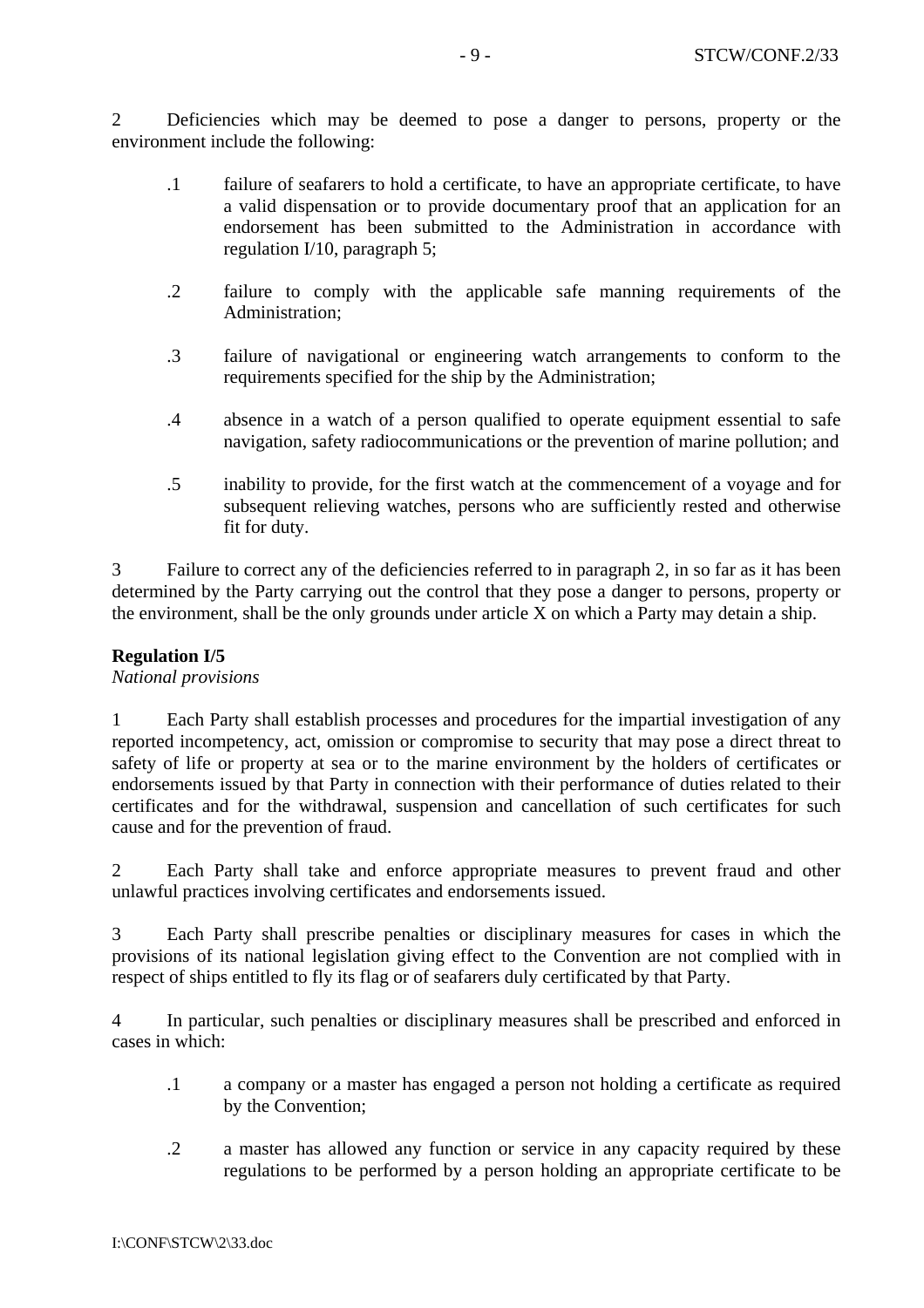performed by a person not holding the required certificate, a valid dispensation or having the documentary proof required by regulation I/10, paragraph 5; or

.3 a person has obtained by fraud or forged documents an engagement to perform any function or serve in any capacity required by these regulations to be performed or filled by a person holding a certificate or dispensation.

5 A Party, within whose jurisdiction there is located any company which, or any person who, is believed on clear grounds to have been responsible for, or to have knowledge of, any apparent non-compliance with the Convention specified in paragraph 4, shall extend all co-operation possible to any Party which advises it of its intention to initiate proceedings under its jurisdiction.

# **Regulation I/6**

### *Training and assessment*

Each Party shall ensure that:

- .1 the training and assessment of seafarers, as required under the Convention, are administered, supervised and monitored in accordance with the provisions of section A-I/6 of the STCW Code; and
- .2 those responsible for the training and assessment of competence of seafarers, as required under the Convention, are appropriately qualified in accordance with the provisions of section A-I/6 of the STCW Code for the type and level of training or assessment involved.

# **Regulation I/7**

### *Communication of information*

1 In addition to the information required to be communicated by article IV, each Party shall provide to the Secretary-General, within the time periods prescribed and in the format specified in section A-I/7 of the STCW Code, such other information as may be required by the Code on other steps taken by the Party to give the Convention full and complete effect.

2 When complete information as prescribed in article IV and section A-I/7 of the STCW Code has been received and such information confirms that full and complete effect is given to the provisions of the Convention, the Secretary-General shall submit a report to this effect to the Maritime Safety Committee.

3 Following subsequent confirmation by the Maritime Safety Committee, in accordance with procedures adopted by the Committee, that the information which has been provided demonstrates that full and complete effect is given to the provisions of the Convention:

- .1 the Maritime Safety Committee shall identify the Parties so concerned;
- .2 shall review the list of Parties which communicated information that demonstrated that they give full and complete effect to the relevant provisions of the Convention, to retain in this list only the Parties so concerned; and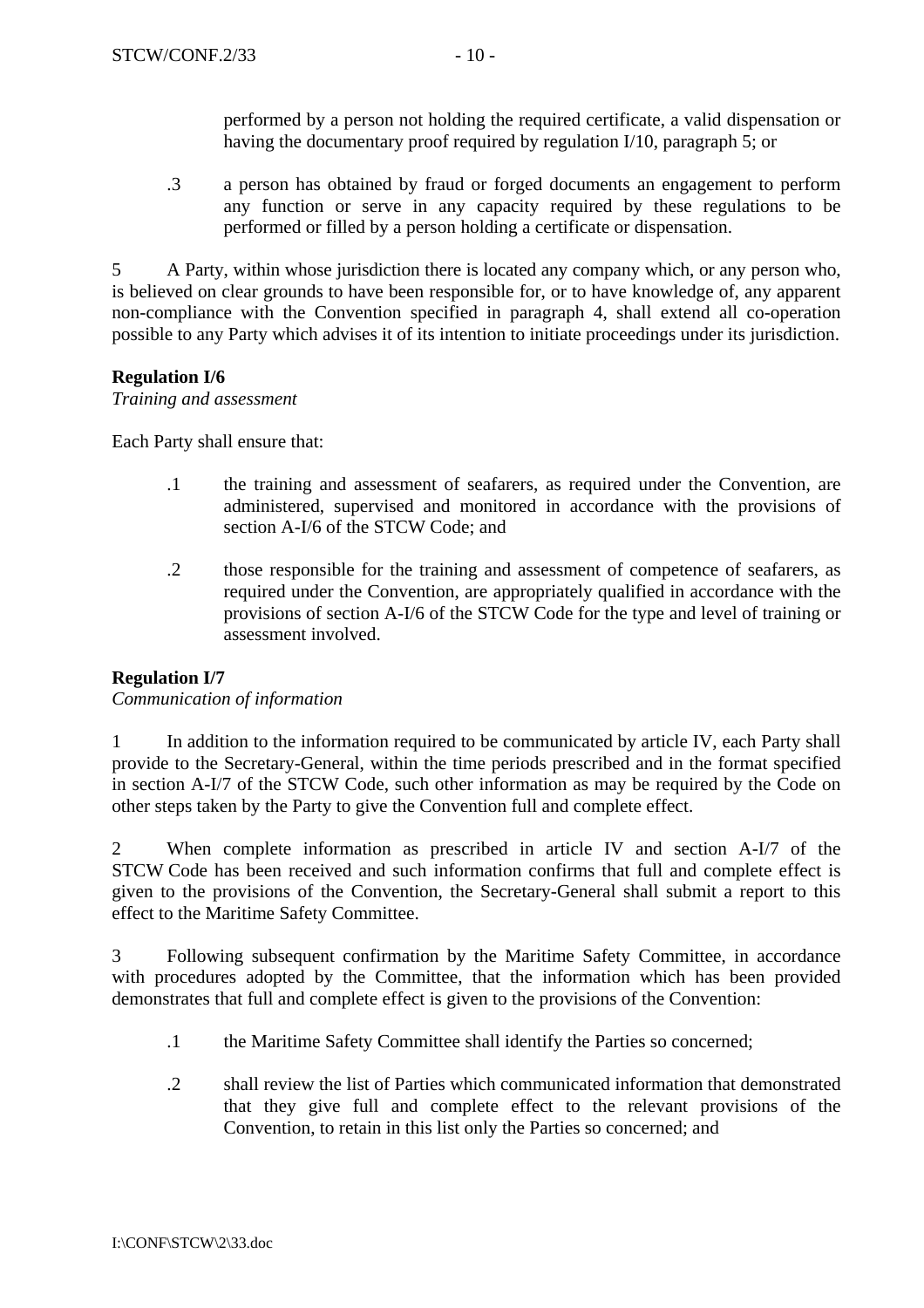.3 other Parties shall be entitled, subject to the provisions of regulations I/4 and I/10, to accept, in principle, that certificates issued by or on behalf of the Parties identified in paragraph 3.1 are in compliance with the Convention.

4 Amendments to the Convention and STCW Code, with dates of entry into force later than the date information has been, or will be, communicated to the Secretary-General in accordance with the provisions of paragraph 1, are not subject to the provisions of section A-I/7, paragraphs 1 and 2.

#### **Regulation I/8**

*Quality standards* 

- 1 Each Party shall ensure that:
	- .1 in accordance with the provisions of section A-I/8 of the STCW Code, all training, assessment of competence, certification, including medical certification, endorsement and revalidation activities carried out by non-governmental agencies or entities under its authority are continuously monitored through a quality standards system to ensure achievement of defined objectives, including those concerning the qualifications and experience of instructors and assessors; and
	- .2 where governmental agencies or entities perform such activities, there shall be a quality standards system.

2 Each Party shall also ensure that an evaluation is periodically undertaken, in accordance with the provisions of section A-I/8 of the STCW Code, by qualified persons who are not themselves involved in the activities concerned. This evaluation shall include all changes to national regulations and procedures in compliance with the amendments to the Convention and STCW Code, with dates of entry into force later than the date information was communicated to the Secretary-General.

3 A report containing the results of the evaluation required by paragraph 2 shall be communicated to the Secretary-General in accordance with the format specified in section A-I/7 of the STCW Code.

### **Regulation I/9**

#### *Medical standards*

1 Each Party shall establish standards of medical fitness for seafarers and procedures for the issue of a medical certificate in accordance with the provisions of this regulation and of section A-I/9 of the STCW Code.

2 Each Party shall ensure that those responsible for assessing the medical fitness of seafarers are medical practitioners recognized by the Party for the purpose of seafarer medical examinations, in accordance with the provisions of section A-I/9 of the STCW Code.

3 Every seafarer holding a certificate issued under the provisions of the Convention, who is serving at sea, shall also hold a valid medical certificate issued in accordance with the provisions of this regulation and of section A-I/9 of the STCW Code.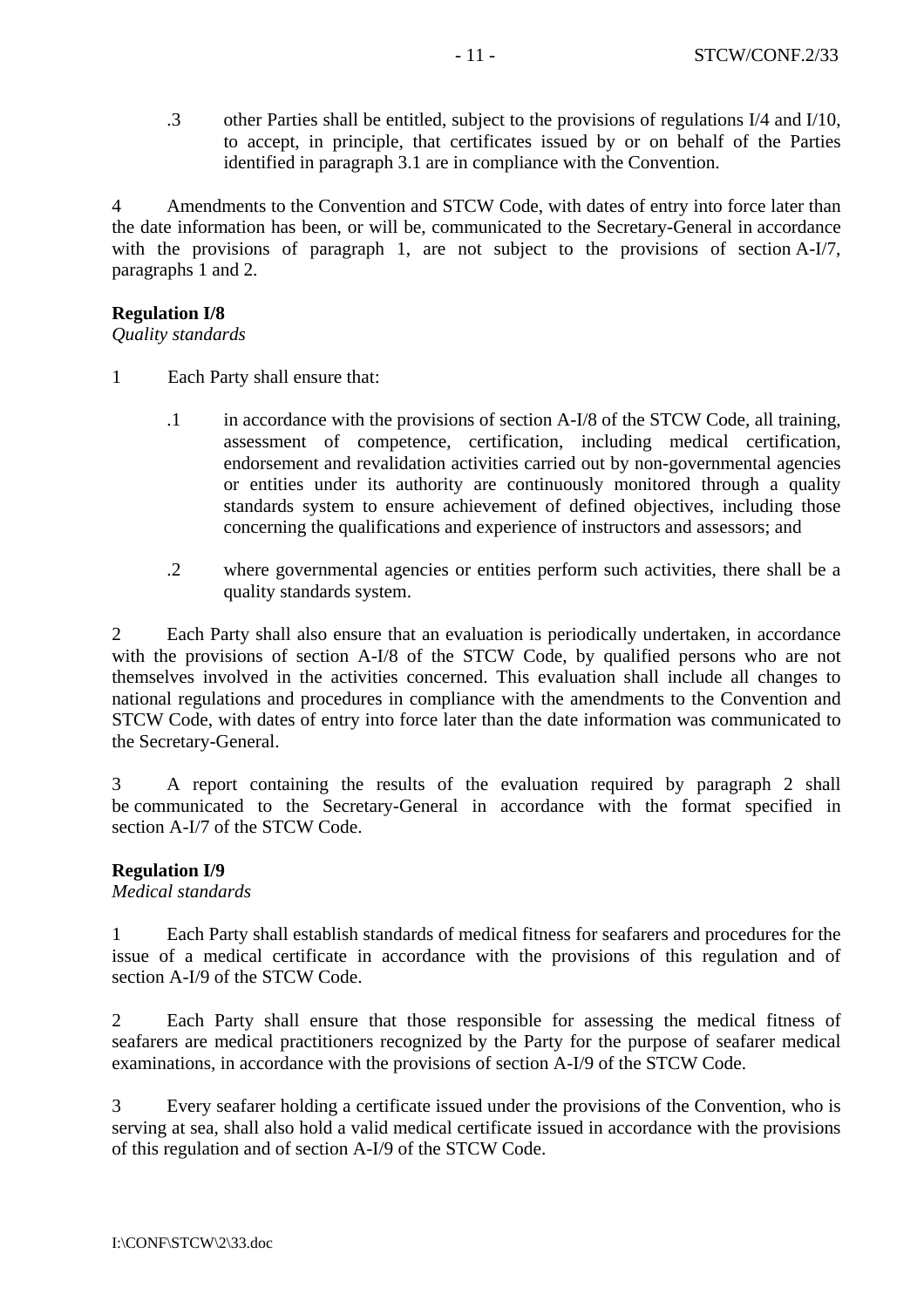4 Every candidate for certification shall:

- .1 be not less than 16 years of age;
- .2 provide satisfactory proof of his/her identity; and
- .3 meet the applicable medical fitness standards established by the Party.

5 Medical certificates shall remain valid for a maximum period of two years unless the seafarer is under the age of 18, in which case the maximum period of validity shall be one year.

6 If the period of validity of a medical certificate expires in the course of a voyage, then the medical certificate shall continue in force until the next port of call where a medical practitioner recognized by the Party is available, provided that the period shall not exceed three months.

7 In urgent cases the Administration may permit a seafarer to work without a valid medical certificate until the next port of call where a medical practitioner recognized by the Party is available, provided that:

- .1 the period of such permission does not exceed three months; and
- .2 the seafarer concerned is in possession of an expired medical certificate of recent date.

### **Regulation I/10**

*Recognition of certificates* 

1 Each Administration shall ensure that the provisions of this regulation are complied with, in order to recognize, by endorsement in accordance with regulation I/2, paragraph 7, a certificate issued by or under the authority of another Party to a master, officer or radio operator and that:

- .1 the Administration has confirmed, through an evaluation of that Party, which may include inspection of facilities and procedures, that the requirements of the Convention regarding standards of competence, training and certification and quality standards are fully complied with; and
- .2 an undertaking is agreed with the Party concerned that prompt notification will be given of any significant change in the arrangements for training and certification provided in compliance with the Convention.

2 Measures shall be established to ensure that seafarers who present, for recognition, certificates issued under the provisions of regulations II/2, III/2 or III/3, or issued under regulation VII/1 at the management level, as defined in the STCW Code, have an appropriate knowledge of the maritime legislation of the Administration relevant to the functions they are permitted to perform.

3 Information provided and measures agreed upon under this regulation shall be communicated to the Secretary-General in conformity with the requirements of regulation I/7.

4 Certificates issued by or under the authority of a non-Party shall not be recognized.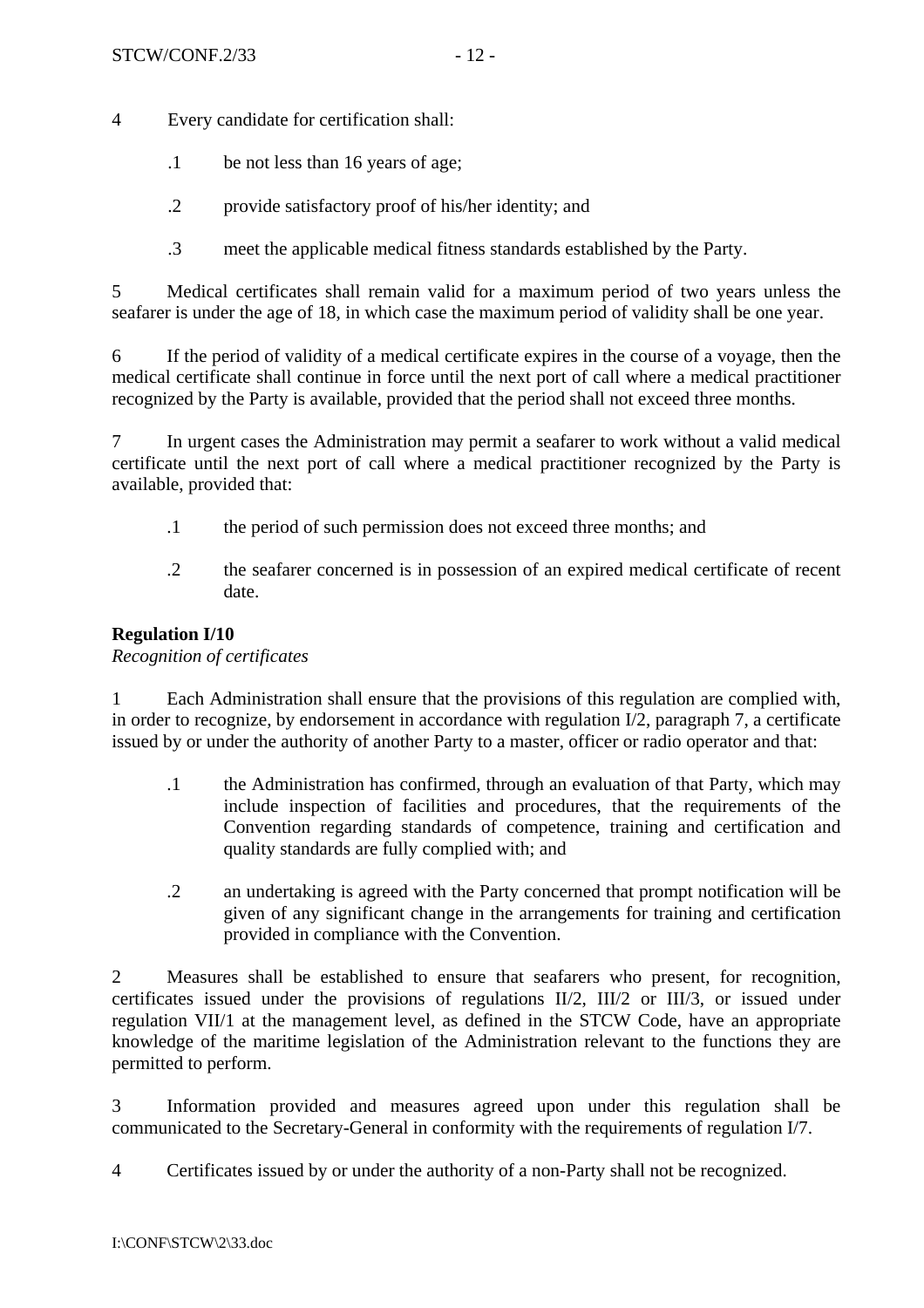5 Notwithstanding the requirement of regulation I/2, paragraph 7, an Administration may, if circumstances require, subject to the provisions of paragraph 1, allow a seafarer to serve for a period not exceeding three months on board a ship entitled to fly its flag, while holding an appropriate and valid certificate issued and endorsed as required by another Party for use on board that Party's ships but which has not yet been endorsed so as to render it appropriate for service on board ships entitled to fly the flag of the Administration. Documentary proof shall be readily available that application for an endorsement has been submitted to the Administration.

6 Certificates and endorsements issued by an Administration under the provisions of this regulation in recognition of, or attesting the recognition of, a certificate issued by another Party shall not be used as the basis for further recognition by another Administration.

### **Regulation I/11**

### *Revalidation of certificates*

1 Every master, officer and radio operator holding a certificate issued or recognized under any chapter of the Convention other than chapter VI, who is serving at sea or intends to return to sea after a period ashore, shall, in order to continue to qualify for seagoing service, be required, at intervals not exceeding five years, to:

- .1 meet the standards of medical fitness prescribed by regulation I/9; and
- .2 establish continued professional competence in accordance with section A-I/11 of the STCW Code.

2 Every master, officer and radio operator shall, for continuing seagoing service on board ships for which special training requirements have been internationally agreed upon, successfully complete approved relevant training.

3 Every master and officer shall, for continuing seagoing service on board tankers, meet the requirements in paragraph 1 of this regulation and be required, at intervals not exceeding five years, to establish continued professional competence for tankers in accordance with section A-I/11, paragraph 3 of the STCW Code.

4 Each Party shall compare the standards of competence which it required of candidates for certificates issued before 1 January 2017 with those specified for the appropriate certificate in part A of the STCW Code, and shall determine the need for requiring the holders of such certificates to undergo appropriate refresher and updating training or assessment.

5 The Party shall, in consultation with those concerned, formulate or promote the formulation of a structure of refresher and updating courses as provided for in section A-I/11 of the STCW Code.

6 For the purpose of updating the knowledge of masters, officers and radio operators, each Administration shall ensure that the texts of recent changes in national and international regulations concerning the safety of life at sea, security and the protection of the marine environment are made available to ships entitled to fly its flag.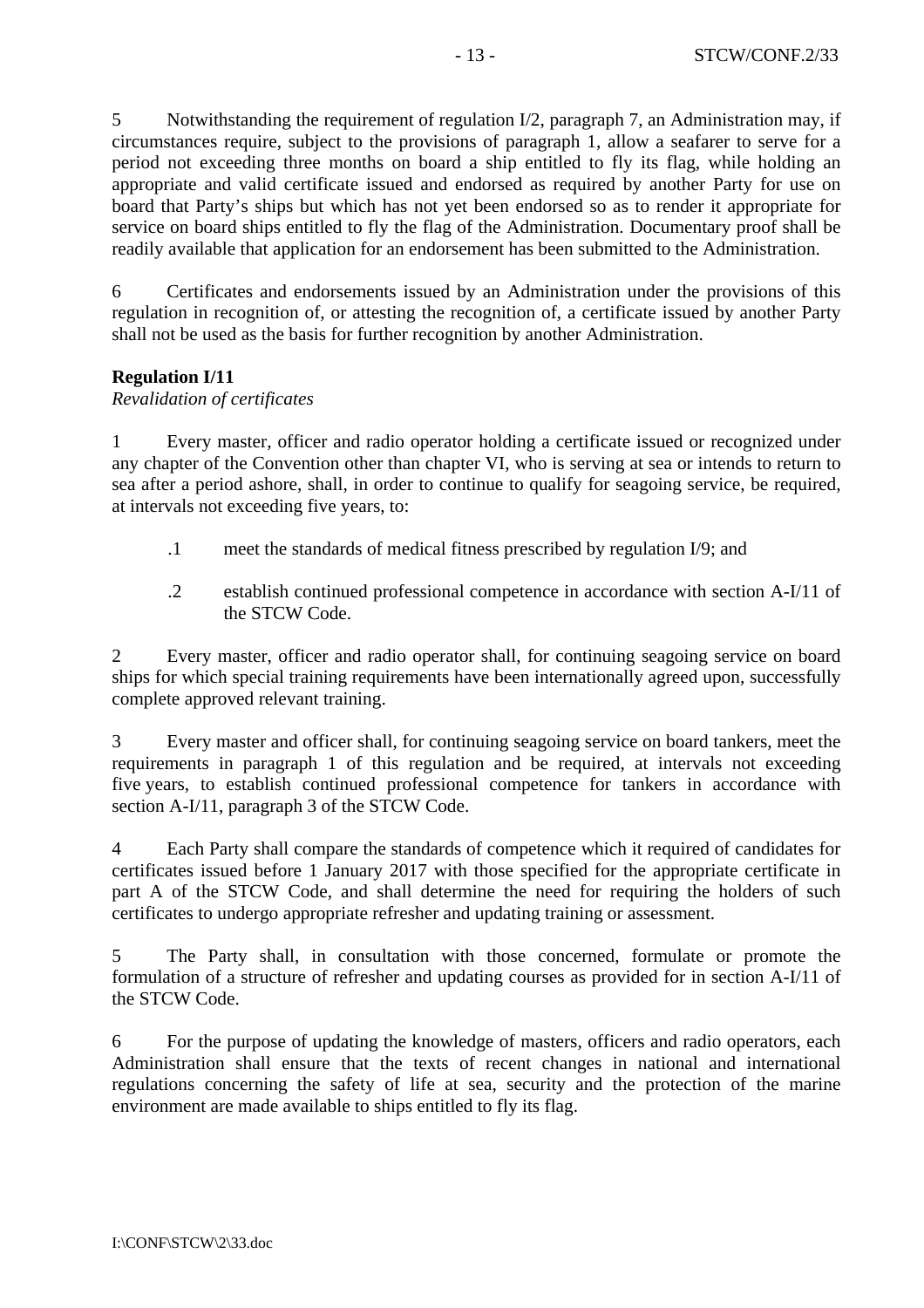# **Regulation I/12**

### *Use of simulators*

1 The performance standards and other provisions set forth in section A-I/12 and such other requirements as are prescribed in part A of the STCW Code for any certificate concerned shall be complied with in respect of:

- .1 all mandatory simulator-based training;
- .2 any assessment of competency required by part A of the STCW Code which is carried out by means of a simulator; and
- .3 any demonstration, by means of a simulator, of continued proficiency required by part A of the STCW Code.

### **Regulation I/13**

*Conduct of trials*

1 These regulations shall not prevent an Administration from authorizing ships entitled to fly its flag to participate in trials.

2 For the purposes of this regulation, the term *trial* means an experiment or series of experiments, conducted over a limited period, which may involve the use of automated or integrated systems in order to evaluate alternative methods of performing specific duties or satisfying particular arrangements prescribed by the Convention, which would provide at least the same degree of safety, security and pollution prevention as provided by these regulations.

3 The Administration authorizing ships to participate in trials shall be satisfied that such trials are conducted in a manner that provides at least the same degree of safety, security and pollution prevention as provided by these regulations. Such trials shall be conducted in accordance with guidelines adopted by the Organization.

4 Details of such trials shall be reported to the Organization as early as practicable but not less than six months before the date on which the trials are scheduled to commence. The Organization shall circulate such particulars to all Parties.

5 The results of trials authorized under paragraph 1, and any recommendations the Administration may have regarding those results, shall be reported to the Organization, which shall circulate such results and recommendations to all Parties.

6 Any Party having any objection to particular trials authorized in accordance with this regulation should communicate such objection to the Organization as early as practicable. The Organization shall circulate details of the objection to all Parties.

7 An Administration which has authorized a trial shall respect objections received from other Parties relating to such trial by directing ships entitled to fly its flag not to engage in a trial while navigating in the waters of a coastal State which has communicated its objection to the Organization.

8 An Administration which concludes, on the basis of a trial, that a particular system will provide at least the same degree of safety, security and pollution prevention as provided by these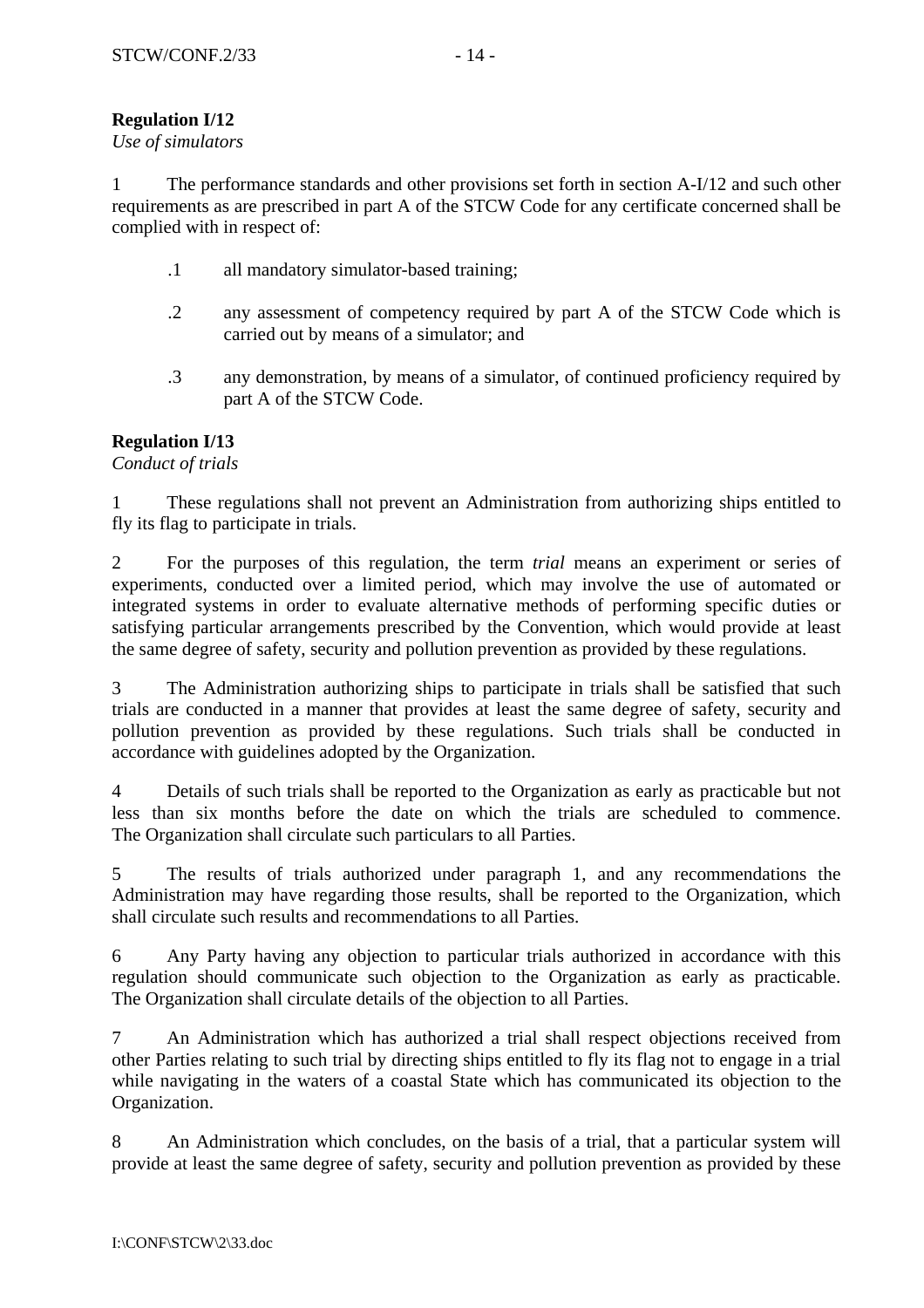regulations may authorize ships entitled to fly its flag to continue to operate with such a system indefinitely, subject to the following requirements:

- .1 the Administration shall, after results of the trial have been submitted in accordance with paragraph 5, provide details of any such authorization, including identification of the specific ships which may be subject to the authorization, to the Organization, which will circulate this information to all Parties;
- .2 any operations authorized under this paragraph shall be conducted in accordance with any guidelines developed by the Organization, to the same extent as they apply during a trial;
- .3 such operations shall respect any objections received from other Parties in accordance with paragraph 7, to the extent such objections have not been withdrawn; and
- .4 an operation authorized under this paragraph shall only be permitted pending a determination by the Maritime Safety Committee as to whether an amendment to the Convention would be appropriate, and, if so, whether the operation should be suspended or permitted to continue before the amendment enters into force.

9 At the request of any Party, the Maritime Safety Committee shall establish a date for the consideration of the trial results and for the appropriate determinations.

### **Regulation I/14**

*Responsibilities of companies* 

1 Each Administration shall, in accordance with the provisions of section A-I/14, hold companies responsible for the assignment of seafarers for service on their ships in accordance with the provisions of the present Convention, and shall require every such company to ensure that:

- .1 each seafarer assigned to any of its ships holds an appropriate certificate in accordance with the provisions of the Convention and as established by the Administration;
- .2 its ships are manned in compliance with the applicable safe manning requirements of the Administration;
- .3 seafarers assigned to any of its ships have received refresher and updating training as required by the Convention;
- .4 documentation and data relevant to all seafarers employed on its ships are maintained and readily accessible, and include, without being limited to, documentation and data on their experience, training, medical fitness and competency in assigned duties;
- .5 seafarers, on being assigned to any of its ships, are familiarized with their specific duties and with all ship arrangements, installations, equipment, procedures and ship characteristics that are relevant to their routine or emergency duties;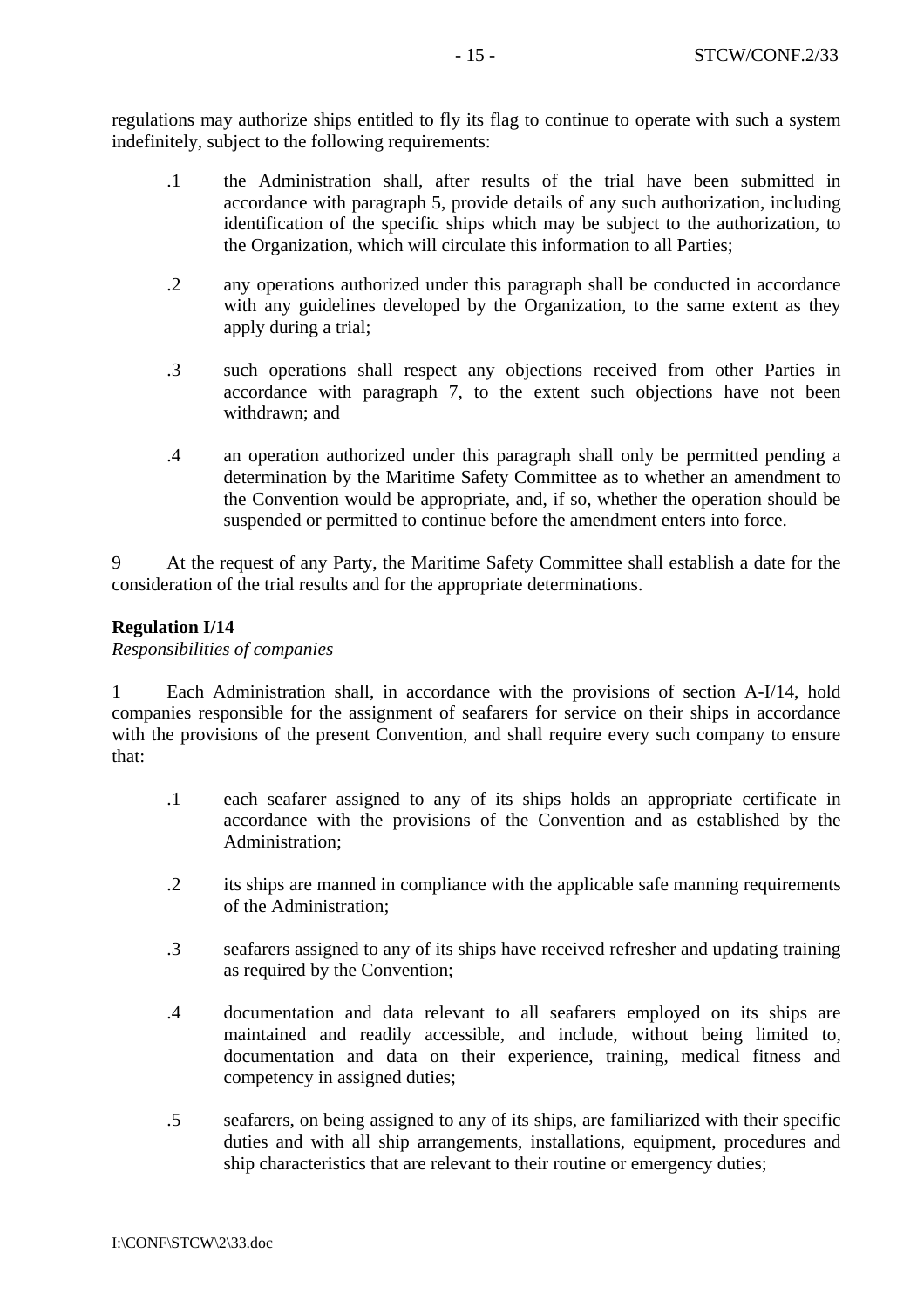- .6 the ship's complement can effectively coordinate their activities in an emergency situation and in performing functions vital to safety, security and to the prevention or mitigation of pollution; and
- .7 at all times on board its ships there shall be effective oral communication in accordance with chapter V, regulation 14, paragraphs 3 and 4 of the International Convention for the Safety of Life at Sea, 1974 (SOLAS), as amended.

# **Regulation I/15**

### *Transitional provisions*

1 Until 1 January 2017, a Party may continue to issue, recognize and endorse certificates in accordance with the provisions of the Convention which applied immediately prior to 1 January 2012 in respect of those seafarers who commenced approved seagoing service, an approved education and training programme or an approved training course before 1 July 2013.

2 Until 1 January 2017, a Party may continue to renew and revalidate certificates and endorsements in accordance with the provisions of the Convention which applied immediately prior to 1 January 2012.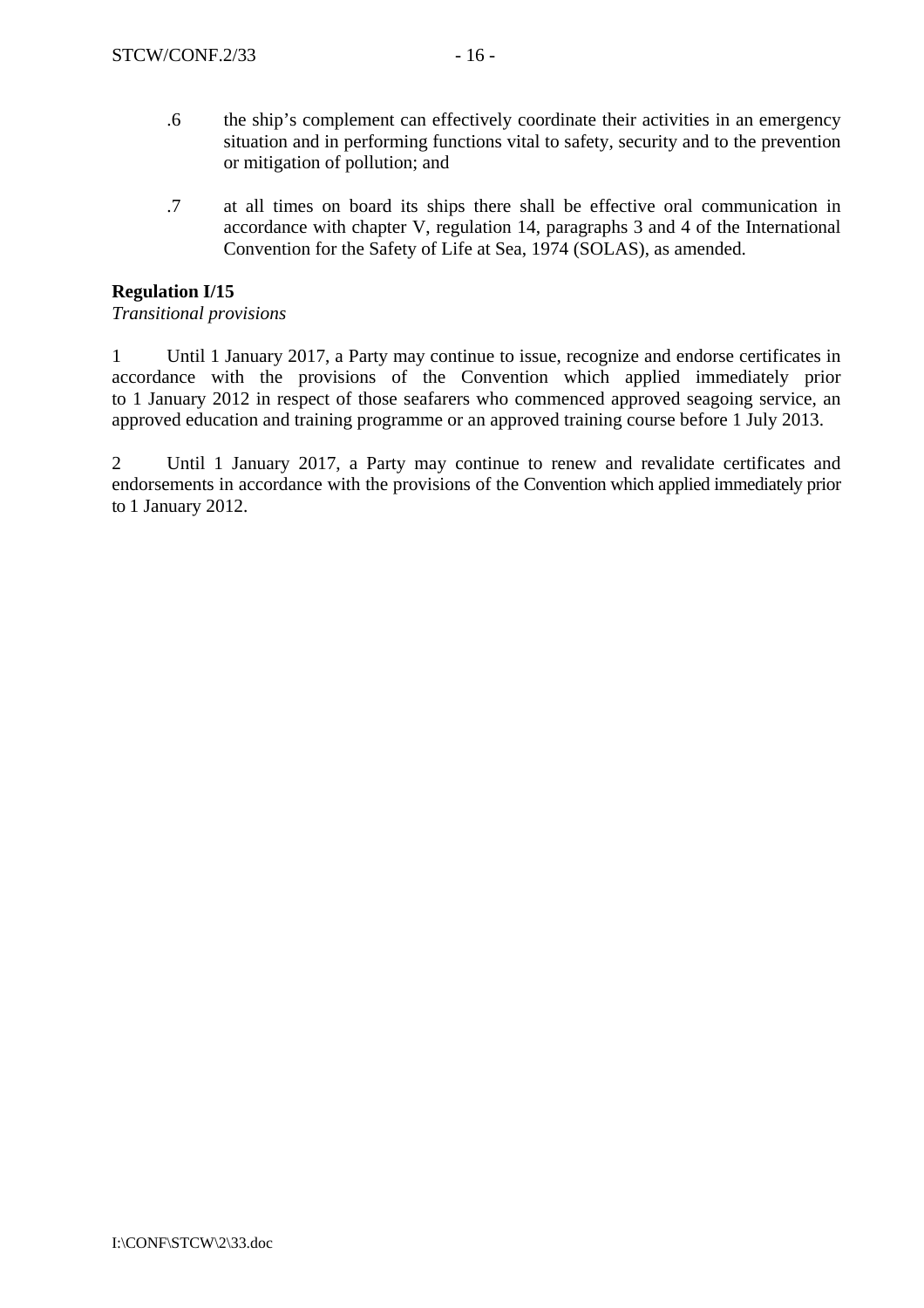## **CHAPTER II**

### **Master and deck department**

### **Regulation II/1**

*Mandatory minimum requirements for certification of officers in charge of a navigational watch on ships of 500 gross tonnage or more*

1 Every officer in charge of a navigational watch serving on a seagoing ship of 500 gross tonnage or more shall hold a certificate of competency.

- 2 Every candidate for certification shall:
	- .1 be not less than 18 years of age;
	- .2 have approved seagoing service of not less than 12 months as part of an approved training programme which includes onboard training that meets the requirements of section A-II/1 of the STCW Code and is documented in an approved training record book, or otherwise have approved seagoing service of not less than 36 months;
	- .3 have performed, during the required seagoing service, bridge watchkeeping duties under the supervision of the master or a qualified officer for a period of not less than six months;
	- .4 meet the applicable requirements of the regulations in chapter IV, as appropriate, for performing designated radio duties in accordance with the Radio Regulations;
	- .5 have completed approved education and training and meet the standard of competence specified in section A-II/1 of the STCW Code; and
	- .6 meet the standard of competence specified in section A-VI/1, paragraph 2, section A-VI/2, paragraphs 1 to 4, section A-VI/3, paragraphs 1 to 4 and section A-VI/4, paragraphs 1 to 3 of the STCW Code.

### **Regulation II/2**

*Mandatory minimum requirements for certification of masters and chief mates on ships of 500 gross tonnage or more* 

### **Master and chief mate on ships of 3,000 gross tonnage or more**

1 Every master and chief mate on a seagoing ship of 3,000 gross tonnage or more shall hold a certificate of competency.

- 2 Every candidate for certification shall:
	- .1 meet the requirements for certification as an officer in charge of a navigational watch on ships of 500 gross tonnage or more and have approved seagoing service in that capacity:
		- .1.1 for certification as chief mate, not less than 12 months, and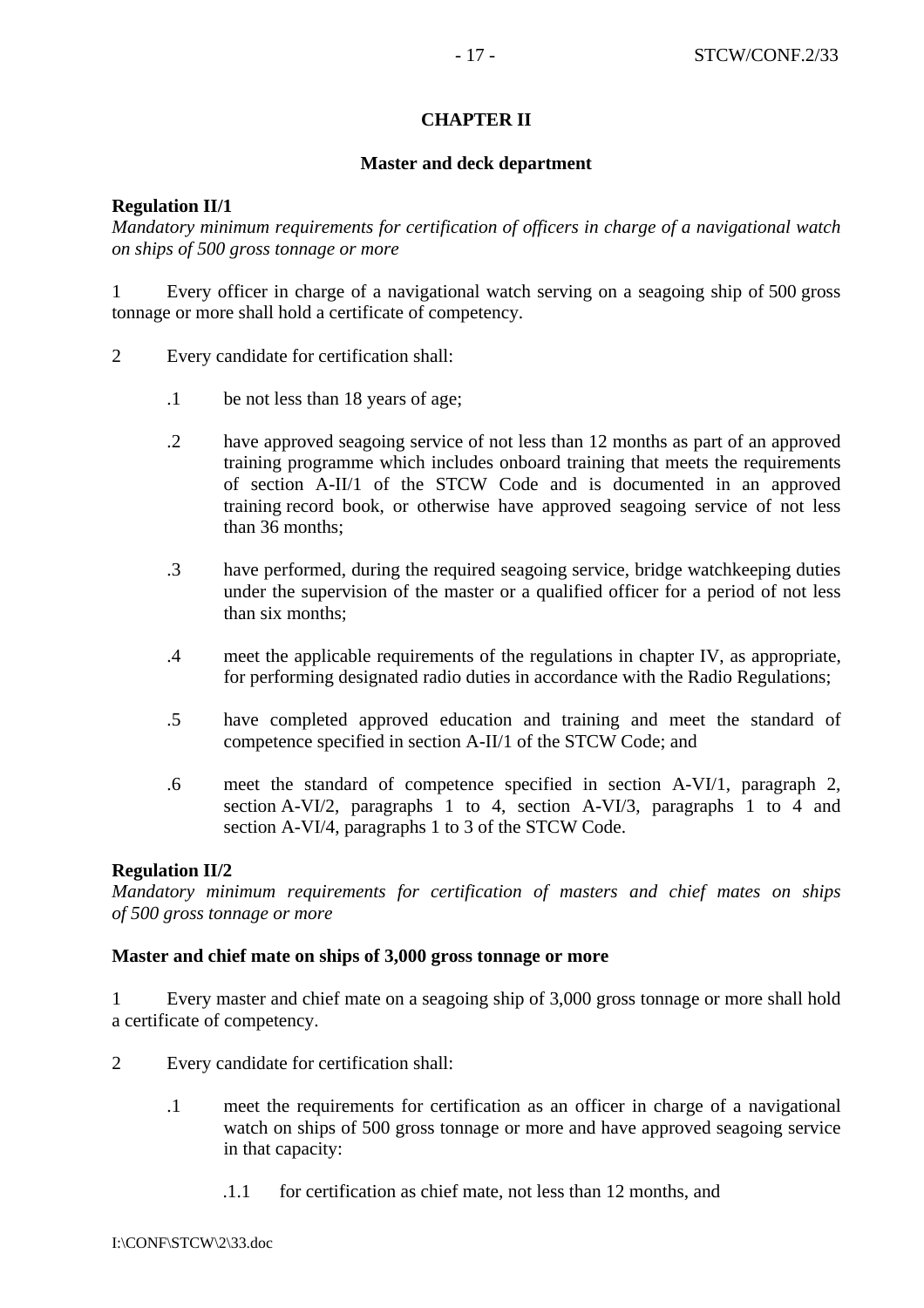- .1.2 for certification as master, not less than 36 months; however, this period may be reduced to not less than 24 months if not less than 12 months of such seagoing service has been served as chief mate; and
- .2 have completed approved education and training and meet the standard of competence specified in section A-II/2 of the STCW Code for masters and chief mates on ships of 3,000 gross tonnage or more.

### **Master and chief mate on ships of between 500 and 3,000 gross tonnage**

3 Every master and chief mate on a seagoing ship of between 500 and 3,000 gross tonnage shall hold a certificate of competency.

- 4 Every candidate for certification shall:
	- .1 for certification as chief mate, meet the requirements of an officer in charge of a navigational watch on ships of 500 gross tonnage or more;
	- .2 for certification as master, meet the requirements of an officer in charge of a navigational watch on ships of 500 gross tonnage or more and have approved seagoing service of not less than 36 months in that capacity; however, this period may be reduced to not less than 24 months if not less than 12 months of such seagoing service has been served as chief mate; and
	- .3 have completed approved training and meet the standard of competence specified in section A-II/2 of the STCW Code for masters and chief mates on ships of between 500 and 3,000 gross tonnage.

### **Regulation II/3**

*Mandatory minimum requirements for certification of officers in charge of a navigational watch and of masters on ships of less than 500 gross tonnage*

### **Ships not engaged on near-coastal voyages**

1 Every officer in charge of a navigational watch serving on a seagoing ship of less than 500 gross tonnage not engaged on near-coastal voyages shall hold a certificate of competency for ships of 500 gross tonnage or more.

2 Every master serving on a seagoing ship of less than 500 gross tonnage not engaged on near-coastal voyages shall hold a certificate of competency for service as master on ships of between 500 and 3,000 gross tonnage.

### **Ships engaged on near-coastal voyages**

*Officer in charge of a navigational watch*

3 Every officer in charge of a navigational watch on a seagoing ship of less than 500 gross tonnage engaged on near-coastal voyages shall hold a certificate of competency.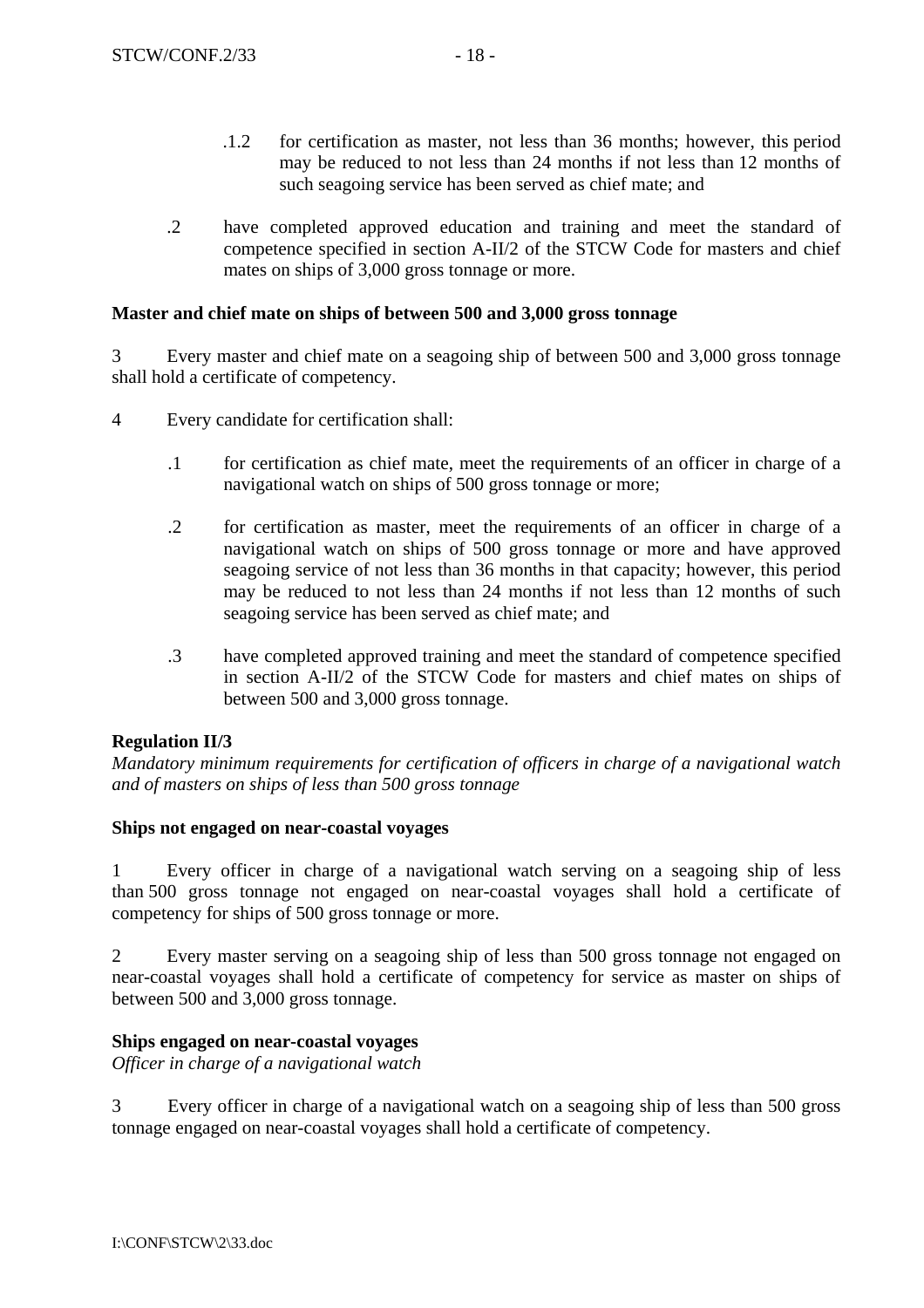4 Every candidate for certification as officer in charge of a navigational watch on a seagoing ship of less than 500 gross tonnage engaged on near-coastal voyages shall:

- .1 be not less than 18 years of age;
- .2 have completed:
	- .2.1 special training, including an adequate period of appropriate seagoing service as required by the Administration, or
	- .2.2 approved seagoing service in the deck department of not less than 36 months;
- .3 meet the applicable requirements of the regulations in chapter IV, as appropriate, for performing designated radio duties in accordance with the Radio Regulations;
- .4 have completed approved education and training and meet the standard of competence specified in section A-II/3 of the STCW Code for officers in charge of a navigational watch on ships of less than 500 gross tonnage engaged on near-coastal voyages; and
- .5 meet the standard of competence specified in section A-VI/1, paragraph 2, section A-VI/2, paragraphs 1 to 4, section A-VI/3, paragraphs 1 to 4 and section A-VI/4, paragraphs 1 to 3 of the STCW Code.

#### *Master*

5 Every master serving on a seagoing ship of less than 500 gross tonnage engaged on near-coastal voyages shall hold a certificate of competency.

6 Every candidate for certification as master on a seagoing ship of less than 500 gross tonnage engaged on near-coastal voyages shall:

- .1 be not less than 20 years of age;
- .2 have approved seagoing service of not less than 12 months as officer in charge of a navigational watch;
- .3 have completed approved education and training and meet the standard of competence specified in section A-II/3 of the STCW Code for masters on ships of less than 500 gross tonnage engaged on near-coastal voyages; and
- .4 meet the standard of competence specified in section A-VI/1, paragraph 2, section A-VI/2, paragraphs 1 to 4, section A-VI/3, paragraphs 1 to 4 and section A-VI/4, paragraphs 1 to 3 of the STCW Code.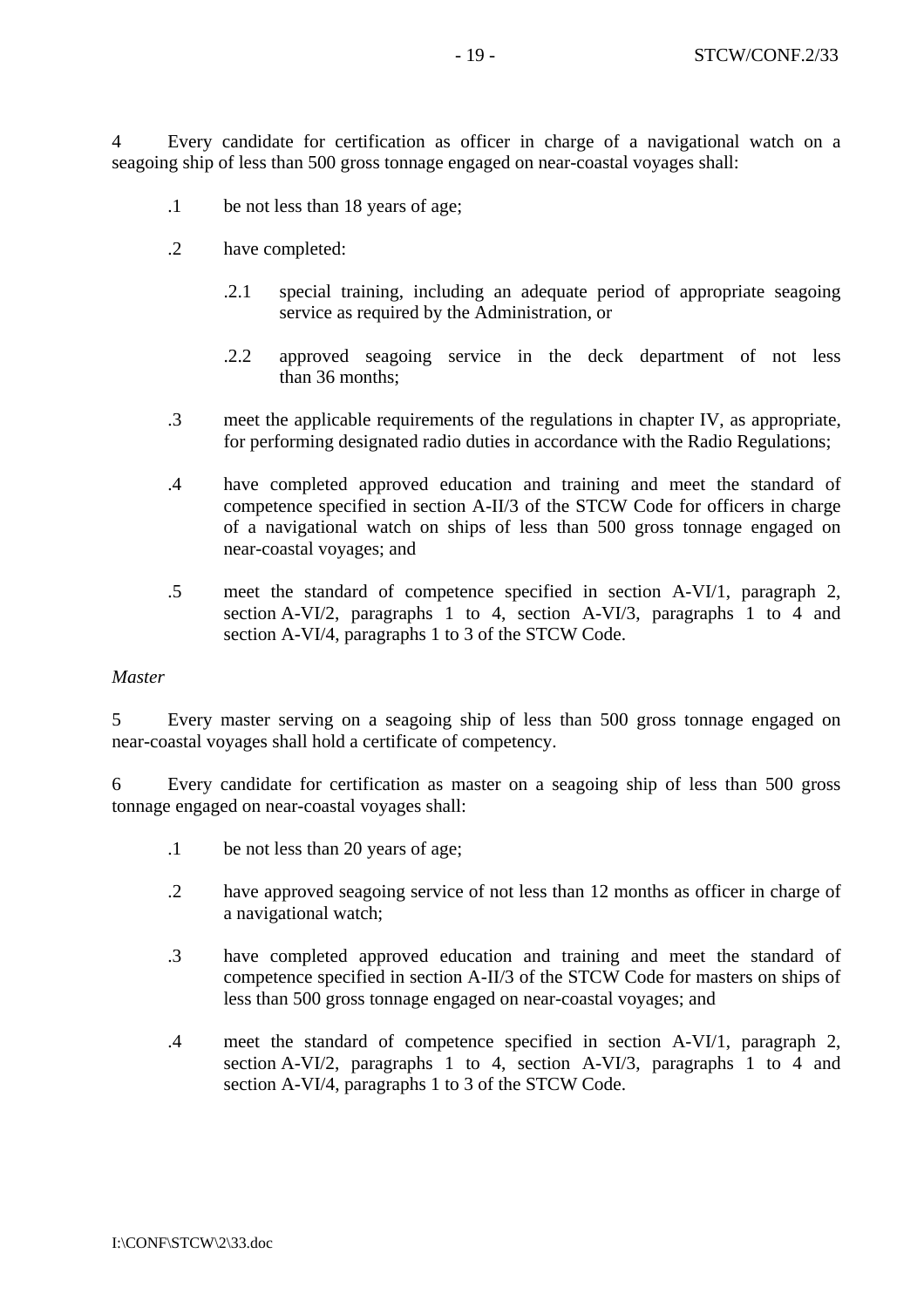# **Exemptions**

7 The Administration, if it considers that a ship's size and the conditions of its voyage are such as to render the application of the full requirements of this regulation and section A-II/3 of the STCW Code unreasonable or impracticable, may to that extent exempt the master and the officer in charge of a navigational watch on such a ship or class of ships from some of the requirements, bearing in mind the safety of all ships which may be operating in the same waters.

# **Regulation II/4**

*Mandatory minimum requirements for certification of ratings forming part of a navigational watch*\*

1 Every rating forming part of a navigational watch on a seagoing ship of 500 gross tonnage or more, other than ratings under training and ratings whose duties while on watch are of an unskilled nature, shall be duly certificated to perform such duties.

- 2 Every candidate for certification shall:
	- .1 be not less than 16 years of age;
	- .2 have completed:
		- .2.1 approved seagoing service including not less than six months of training and experience, or
		- .2.2 special training, either pre-sea or on board ship, including an approved period of seagoing service which shall not be less than two months; and
	- .3 meet the standard of competence specified in section A-II/4 of the STCW Code.

3 The seagoing service, training and experience required by subparagraphs 2.2.1 and 2.2.2 shall be associated with navigational watchkeeping functions and involve the performance of duties carried out under the direct supervision of the master, the officer in charge of the navigational watch or a qualified rating.

# **Regulation II/5**

*Mandatory minimum requirements for certification of ratings as able seafarer deck* 

1 Every able seafarer deck serving on a seagoing ship of 500 gross tonnage or more shall be duly certificated.

- 2 Every candidate for certification shall:
	- .1 be not less than 18 years of age;
	- .2 meet the requirements for certification as a rating forming part of a navigational watch;

 $\overline{a}$ 

<sup>\*</sup> These requirements are not those for certification of Able Seamen as contained in the ILO Certification of Able Seamen Convention, 1946, or any subsequent convention.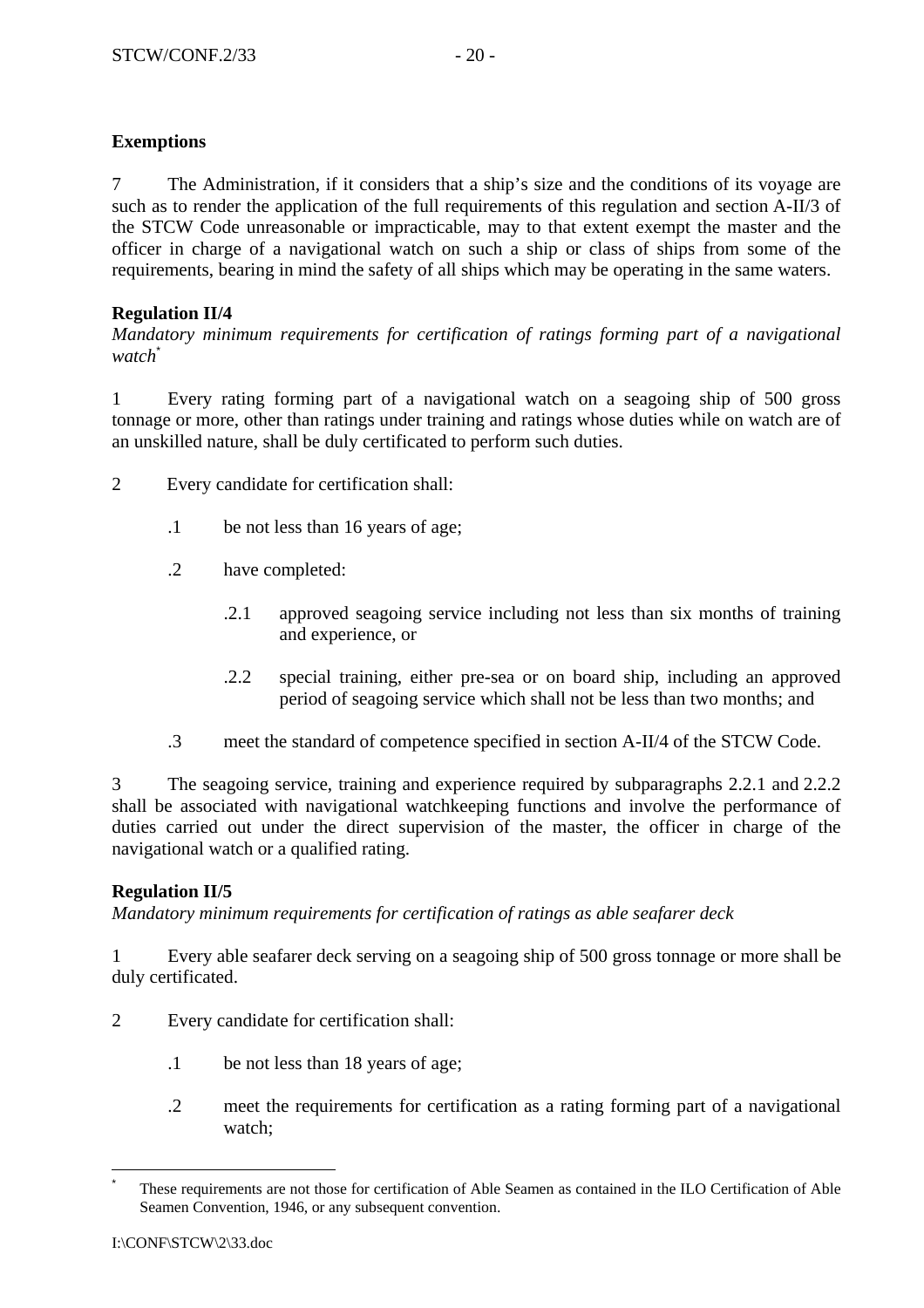- .3 while qualified to serve as a rating forming part of a navigational watch, have approved seagoing service in the deck department of:
	- .3.1 not less than 18 months, or
	- .3.2 not less than 12 months and have completed approved training; and
- .4 meet the standard of competence specified in section A-II/5 of the STCW Code.

3 Every Party shall compare the standards of competence which it required of Able Seamen for certificates issued before 1 January 2012 with those specified for the certificate in section A-II/5 of the STCW Code, and shall determine the need, if any, for requiring these personnel to update their qualifications.

4 Until 1 January 2012, a Party which is also a Party to the International Labour Organization Certification of Able Seamen Convention, 1946 (No. 74) may continue to issue, recognize and endorse certificates in accordance with the provisions of the aforesaid convention.

5 Until 1 January 2017, a Party which is also a Party to the International Labour Organization Certification of Able Seamen Convention, 1946 (No. 74) may continue to renew and revalidate certificates and endorsements in accordance with the provisions of the aforesaid convention.

6 Seafarers may be considered by the Party to have met the requirements of this regulation if they have served in a relevant capacity in the deck department for a period of not less than 12 months within the last 60 months preceding the entry into force of this regulation for that Party.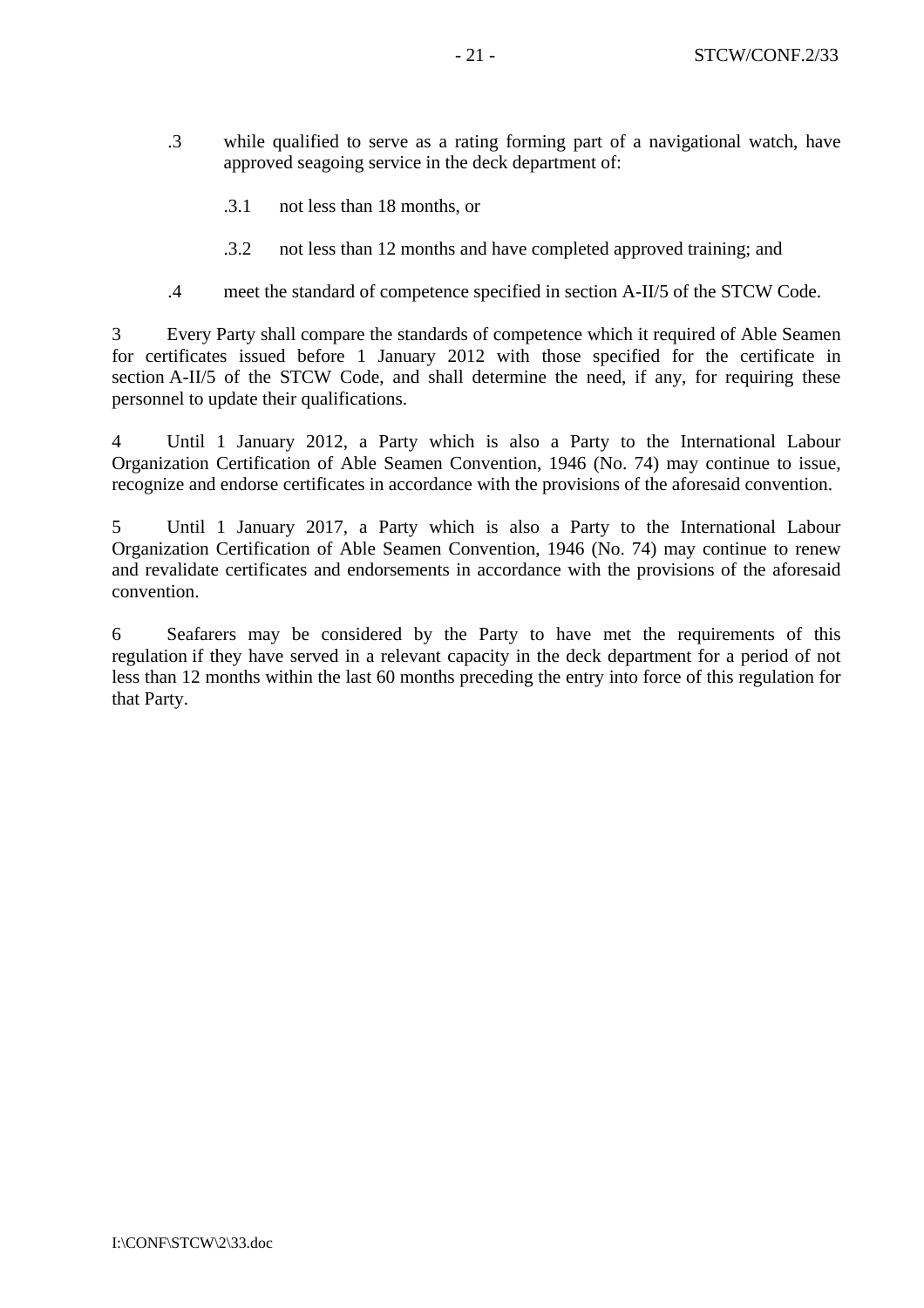### **CHAPTER III**

#### **Engine department**

### **Regulation III/1**

*Mandatory minimum requirements for certification of officers in charge of an engineering watch in a manned engine-room or designated duty engineers in a periodically unmanned engine-room* 

1 Every officer in charge of an engineering watch in a manned engine-room or designated duty engineer officer in a periodically unmanned engine-room on a seagoing ship powered by main propulsion machinery of 750 kW propulsion power or more shall hold a certificate of competency.

- 2 Every candidate for certification shall:
	- .1 be not less than 18 years of age;
	- .2 have completed combined workshop skills training and an approved seagoing service of not less than 12 months as part of an approved training programme which includes onboard training that meets the requirements of section A-III/1 of the STCW Code and is documented in an approved training record book, or otherwise have completed combined workshop skills training and an approved seagoing service of not less than 36 months of which not less than 30 months shall be seagoing service in the engine department;
	- .3 have performed, during the required seagoing service, engine-room watchkeeping duties under the supervision of the chief engineer officer or a qualified engineer officer for a period of not less than six months;
	- .4 have completed approved education and training and meet the standard of competence specified in section A-III/1 of the STCW Code; and
	- .5 meet the standard of competence specified in section A-VI/1, paragraph 2, section A-VI/2, paragraphs 1 to 4, section A-VI/3, paragraphs 1 to 4 and section A-VI/4, paragraphs 1 to 3 of the STCW Code.

### **Regulation III/2**

*Mandatory minimum requirements for certification of chief engineer officers and second engineer officers on ships powered by main propulsion machinery of 3,000 kW propulsion power or more* 

1 Every chief engineer officer and second engineer officer on a seagoing ship powered by main propulsion machinery of 3,000 kW propulsion power or more shall hold a certificate of competency.

- 2 Every candidate for certification shall:
	- .1 meet the requirements for certification as an officer in charge of an engineering watch on seagoing ships powered by main propulsion machinery of 750 kW propulsion power or more and have approved seagoing service in that capacity: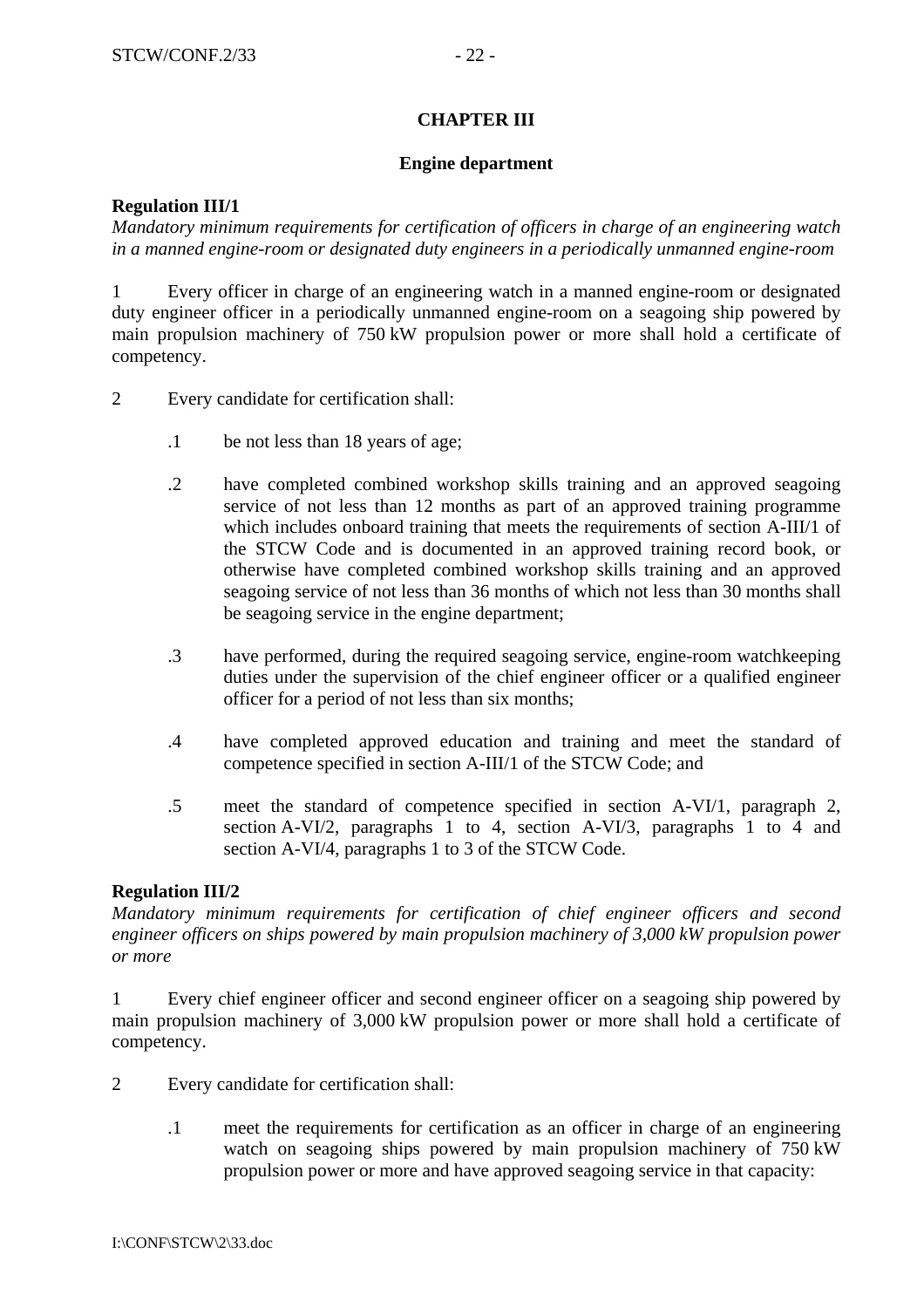- .1.1 for certification as second engineer officer, have not less than 12 months as qualified engineer officer, and
- .1.2 for certification as chief engineer officer, have not less than 36 months: however, this period may be reduced to not less than 24 months if not less than 12 months of such seagoing service has been served as second engineer officer; and
- .2 have completed approved education and training and meet the standard of competence specified in section A-III/2 of the STCW Code.

#### **Regulation III/3**

*Mandatory minimum requirements for certification of chief engineer officers and second engineer officers on ships powered by main propulsion machinery of between 750 kW and 3,000 kW propulsion power*

1 Every chief engineer officer and second engineer officer on a seagoing ship powered by main propulsion machinery of between 750 kW and 3,000 kW propulsion power shall hold a certificate of competency.

- 2 Every candidate for certification shall:
	- .1 meet the requirements for certification as an officer in charge of an engineering watch and:
		- .1.1 for certification as second engineer officer, have not less than 12 months of approved seagoing service as assistant engineer officer or engineer officer, and
		- .1.2 for certification as chief engineer officer, have not less than 24 months of approved seagoing service of which not less than 12 months shall be served while qualified to serve as second engineer officer; and
	- .2 have completed approved education and training and meet the standard of competence specified in section A-III/3 of the STCW Code.

3 Every engineer officer who is qualified to serve as second engineer officer on ships powered by main propulsion machinery of 3,000 kW propulsion power or more, may serve as chief engineer officer on ships powered by main propulsion machinery of less than 3,000 kW propulsion power, provided the certificate is so endorsed.

#### **Regulation III/4**

*Mandatory minimum requirements for certification of ratings forming part of a watch in a manned engine-room or designated to perform duties in a periodically unmanned engine-room* 

1 Every rating forming part of an engine-room watch or designated to perform duties in a periodically unmanned engine-room on a seagoing ship powered by main propulsion machinery of 750 kW propulsion power or more, other than ratings under training and ratings whose duties are of an unskilled nature, shall be duly certificated to perform such duties.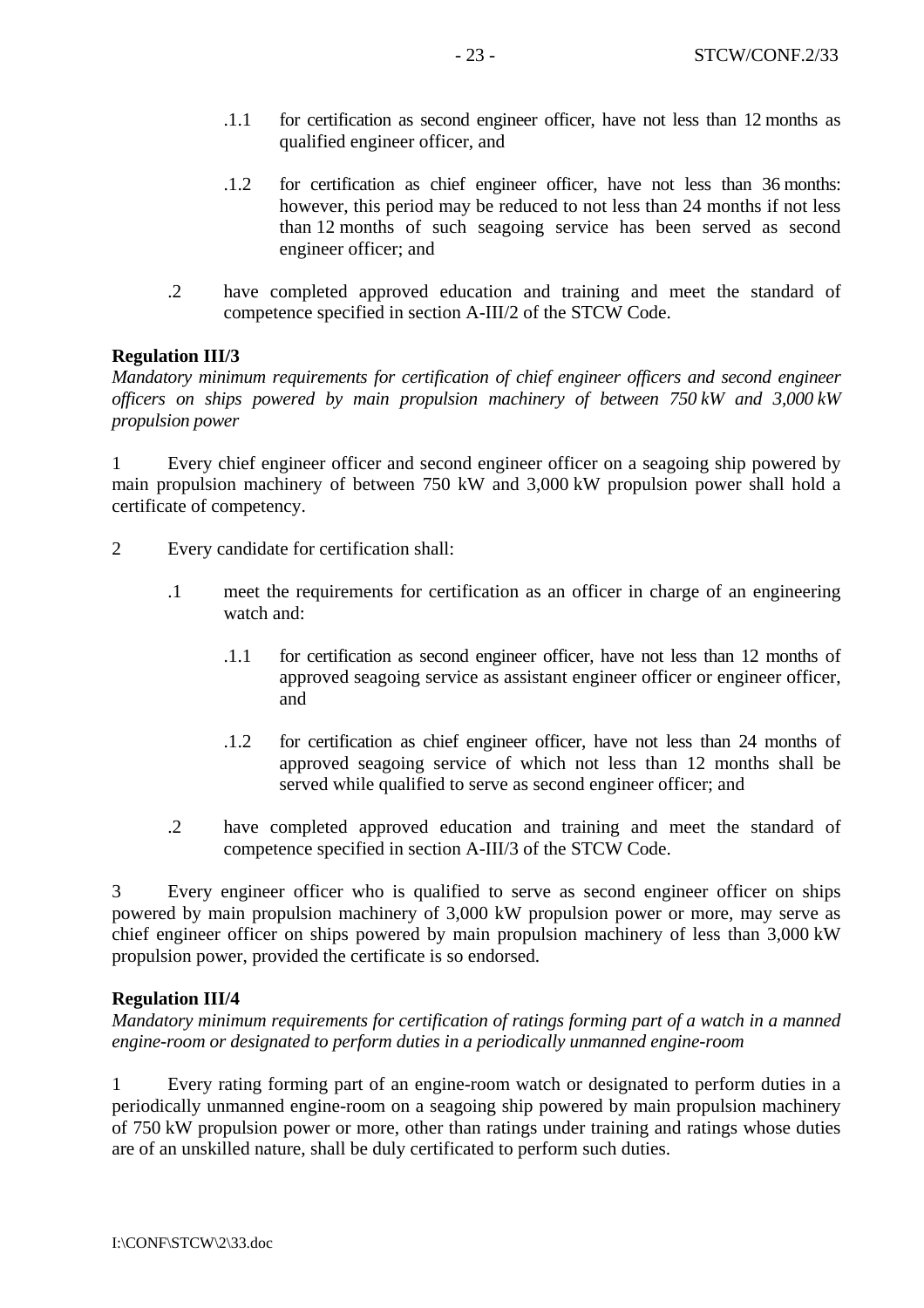- 2 Every candidate for certification shall:
	- .1 be not less than 16 years of age;
	- .2 have completed:
		- .2.1 approved seagoing service including not less than six months of training and experience, or
		- .2.2 special training, either pre-sea or on board ship, including an approved period of seagoing service which shall not be less than two months; and
	- .3 meet the standard of competence specified in section A-III/4 of the STCW Code.

3 The seagoing service, training and experience required by subparagraphs 2.2.1 and 2.2.2 shall be associated with engine-room watchkeeping functions and involve the performance of duties carried out under the direct supervision of a qualified engineer officer or a qualified rating.

### **Regulation III/5**

*Mandatory minimum requirements for certification of ratings as able seafarer engine in a manned engine-room or designated to perform duties in a periodically unmanned engine-room* 

1 Every able seafarer engine serving on a seagoing ship powered by main propulsion machinery of 750 kW propulsion power or more shall be duly certificated.

- 2 Every candidate for certification shall:
	- .1 be not less than 18 years of age;
	- .2 meet the requirements for certification as a rating forming part of a watch in a manned engine-room or designated to perform duties in a periodically unmanned engine-room;
	- .3 while qualified to serve as a rating forming part of an engineering watch, have approved seagoing service in the engine department of:
		- .3.1 not less than 12 months, or
		- .3.2 not less than 6 months and have completed approved training; and
	- .4 meet the standard of competence specified in section A-III/5 of the STCW Code.

3 Every Party shall compare the standard of competence which it required of ratings in the engine department for certificates issued before 1 January 2012 with those specified for the certificate in section A-III/5 of the STCW Code, and shall determine the need, if any, for requiring these personnel to update their qualifications.

4 Seafarers may be considered by the Party to have met the requirements of this regulation if they have served in a relevant capacity in the engine department for a period of not less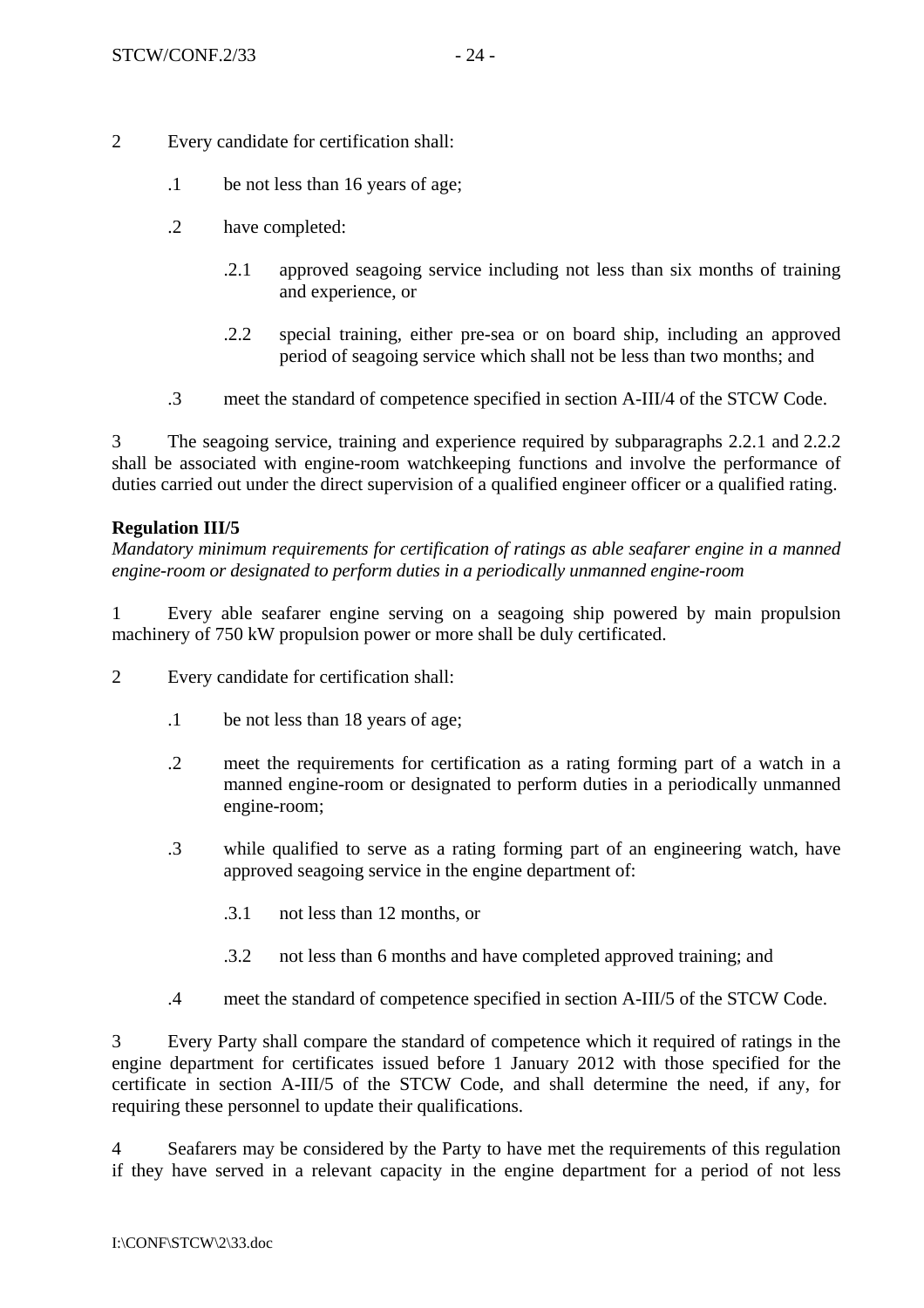than 12 months within the last 60 months preceding the entry into force of this regulation for that Party.

### **Regulation III/6**

*Mandatory minimum requirements for certification of electro-technical officers* 

1 Every electro-technical officer serving on a seagoing ship powered by main propulsion machinery of 750 kW propulsion power or more shall hold a certificate of competency.

- 2 Every candidate for certification shall:
	- .1 be not less than 18 years of age;
	- .2 have completed not less than 12 months of combined workshop skills training and approved seagoing service of which not less than 6 months shall be seagoing service as part of an approved training programme which meets the requirements of section A-III/6 of the STCW Code and is documented in an approved training record book, or otherwise not less than 36 months of combined workshop skills training and approved seagoing service of which not less than 30 months shall be seagoing service in the engine department;
	- .3 have completed approved education and training and meet the standard of competence specified in section A-III/6 of the STCW Code; and
	- .4 meet the standard of competence specified in section A-VI/1, paragraph 2, section A-VI/2, paragraphs 1 to 4, section A-VI/3, paragraphs 1 to 4 and section A-VI/4, paragraphs 1 to 3 of the STCW Code.

3 Every Party shall compare the standard of competence which it required of electro-technical officers for certificates issued before 1 January 2012 with those specified for the certificate in section A-III/6 of the STCW Code, and shall determine the need for requiring those personnel to update their qualifications.

4 Seafarers may be considered by the Party to have met the requirements of this regulation if they have served in a relevant capacity on board a ship for a period of not less than 12 months within the last 60 months preceding the entry into force of this regulation for that Party and meet the standard of competence specified in section A-III/6 of the STCW Code.

5 Notwithstanding the above requirements of paragraph 1 to 4, a suitably qualified person may be considered by a Party to be able to perform certain functions of section A-III/6.

#### **Regulation III/7**

*Mandatory minimum requirements for certification of electro-technical ratings* 

1 Every electro-technical rating serving on a seagoing ship powered by main propulsion machinery of 750 kW propulsion power or more shall be duly certificated.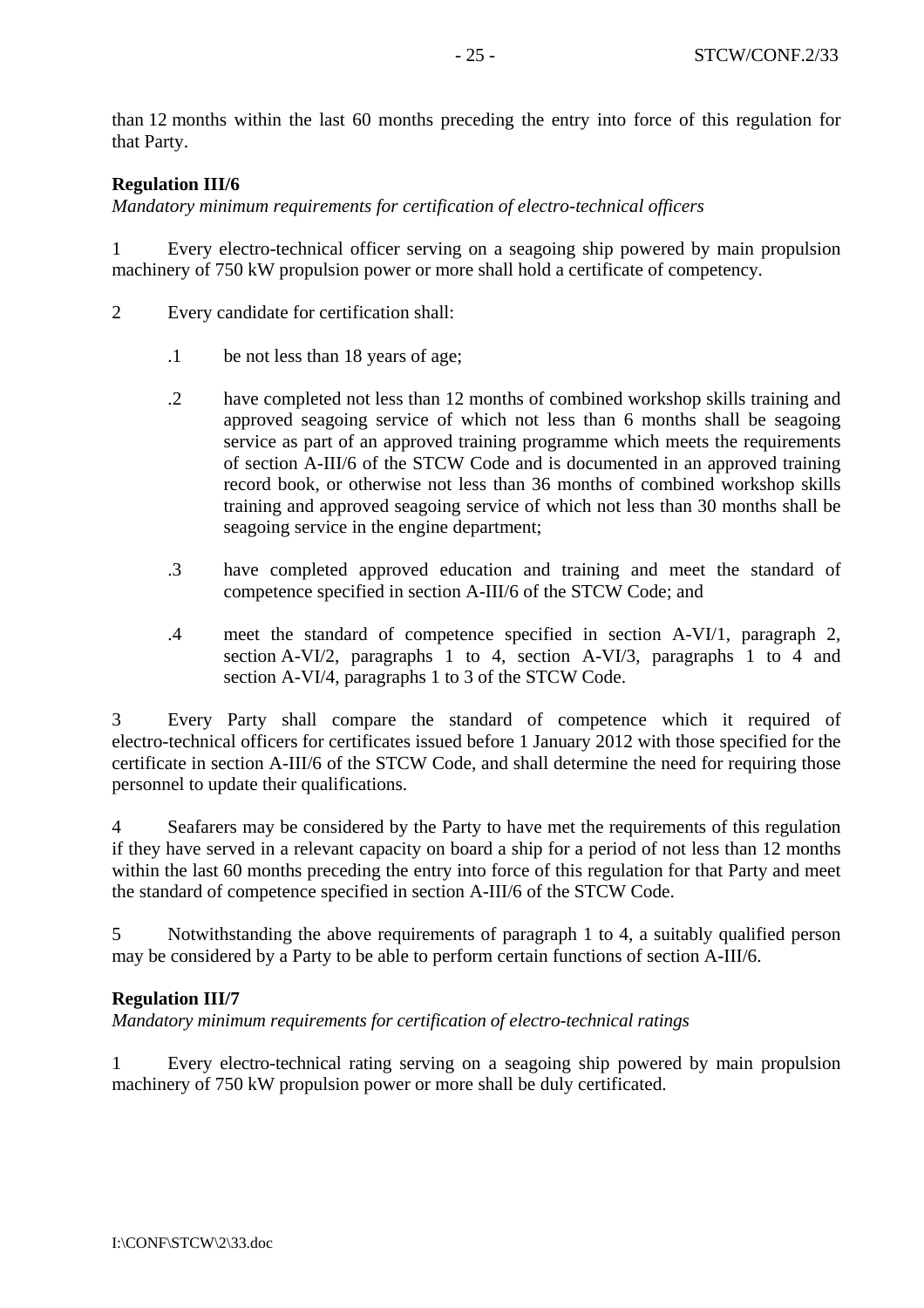- 2 Every candidate for certification shall:
	- .1 be not less than 18 years of age;
	- .2 have:
		- .2.1 completed approved seagoing service including not less than 12 months training and experience, or
		- .2.2 completed approved training, including an approved period of seagoing service which shall not be less than 6 months, or
		- .2.3 qualifications that meet the technical competences in table A-III/7 and an approved period of seagoing service, which shall not be less than 3 months; and
	- .3 meet the standard of competence specified in section A-III/7 of the STCW Code.

3 Every Party shall compare the standard of competence which it required of electro-technical ratings for certificates issued before 1 January 2012 with those specified for the certificate in section A-III/7 of the STCW Code, and shall determine the need, if any, for requiring these personnel to update their qualifications.

4 Seafarers may be considered by the Party to have met the requirements of this regulation if they have served in a relevant capacity on board a ship for a period of not less than 12 months within the last 60 months preceding the entry into force of this regulation for that Party and meet the standard of competence specified in section A-III/7 of the STCW Code.

5 Notwithstanding the above requirements of paragraphs 1 to 4, a suitably qualified person may be considered by a Party to be able to perform certain functions of section A-III/7.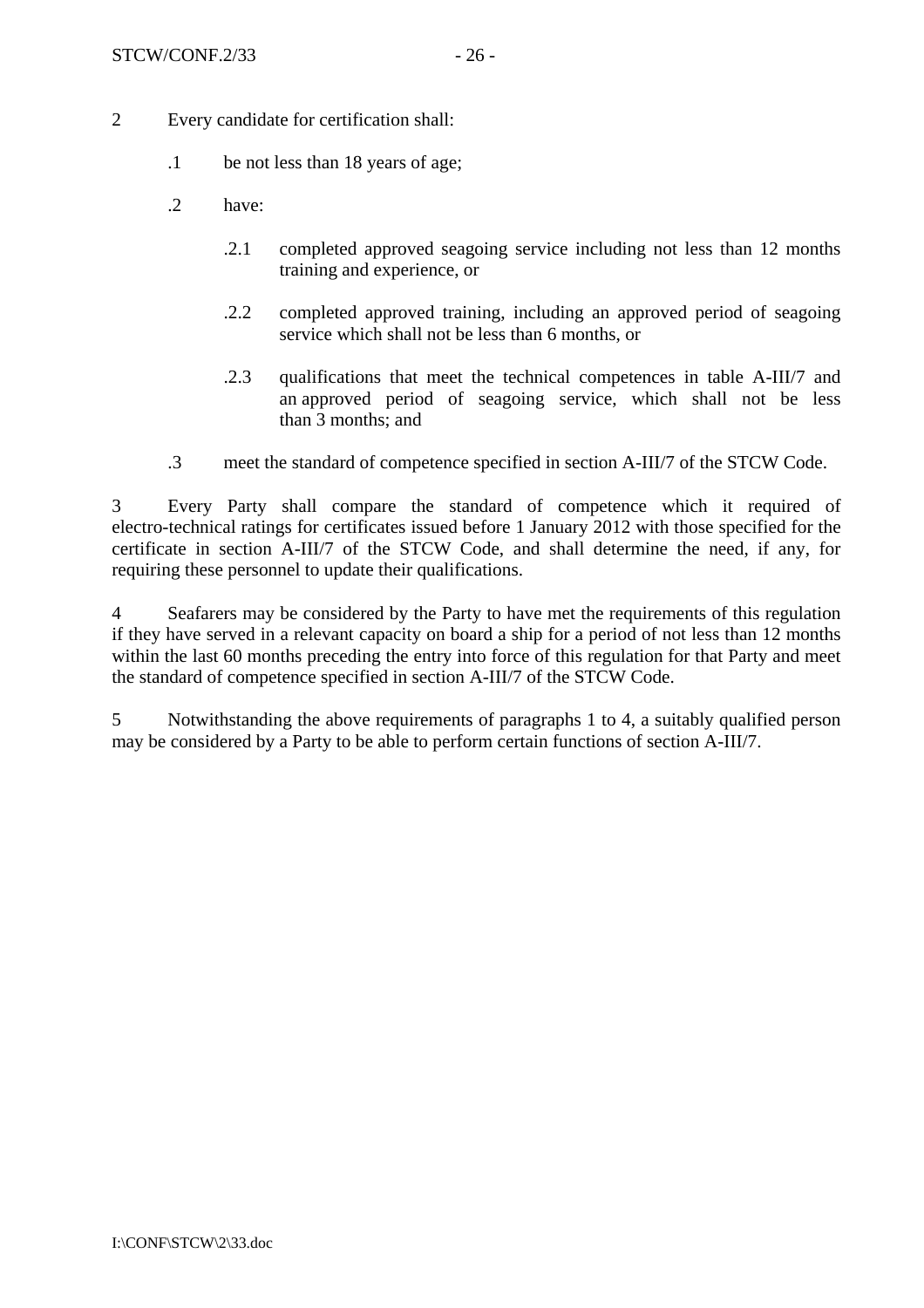### **CHAPTER IV**

#### **Radiocommunication and radio operators**

#### **Explanatory note**

Mandatory provisions relating to radio watchkeeping are set forth in the Radio Regulations and in the International Convention for the Safety of Life at Sea, 1974, as amended. Provisions for radio maintenance are set forth in the International Convention for the Safety of Life at Sea, 1974 (SOLAS), as amended, and the guidelines adopted by the Organization\* .

### **Regulation IV/1**

*Application*

1 Except as provided in paragraph 2, the provisions of this chapter apply to radio operators on ships operating in the global maritime distress and safety system (GMDSS) as prescribed by the International Convention for the Safety of Life at Sea, 1974, as amended.

2 Radio operators on ships not required to comply with the provisions of the GMDSS in chapter IV of the SOLAS Convention are not required to meet the provisions of this chapter. Radio operators on these ships are, nevertheless, required to comply with the Radio Regulations. The Administration shall ensure that the appropriate certificates as prescribed by the Radio Regulations are issued to or recognized in respect of such radio operators.

#### **Regulation IV/2**

*Mandatory minimum requirements for certification of GMDSS radio operators* 

1 Every person in charge of or performing radio duties on a ship required to participate in the GMDSS shall hold an appropriate certificate related to the GMDSS, issued or recognized by the Administration under the provisions of the Radio Regulations*.*

2 In addition, every candidate for certification of competency under this regulation for service on a ship, which is required by the International Convention for the Safety of Life at Sea, 1974, as amended, to have a radio installation, shall:

- .1 be not less than 18 years of age; and
- .2 have completed approved education and training and meet the standard of competence specified in section A-IV/2 of the STCW Code.

 $\overline{a}$ 

<sup>\*</sup> Refer to the Radio Maintenance Guidelines for the Global Maritime Distress and Safety System (GMDSS) Related to Sea Areas A3 and A4 adopted by the Organization by resolution A.702(17), as amended.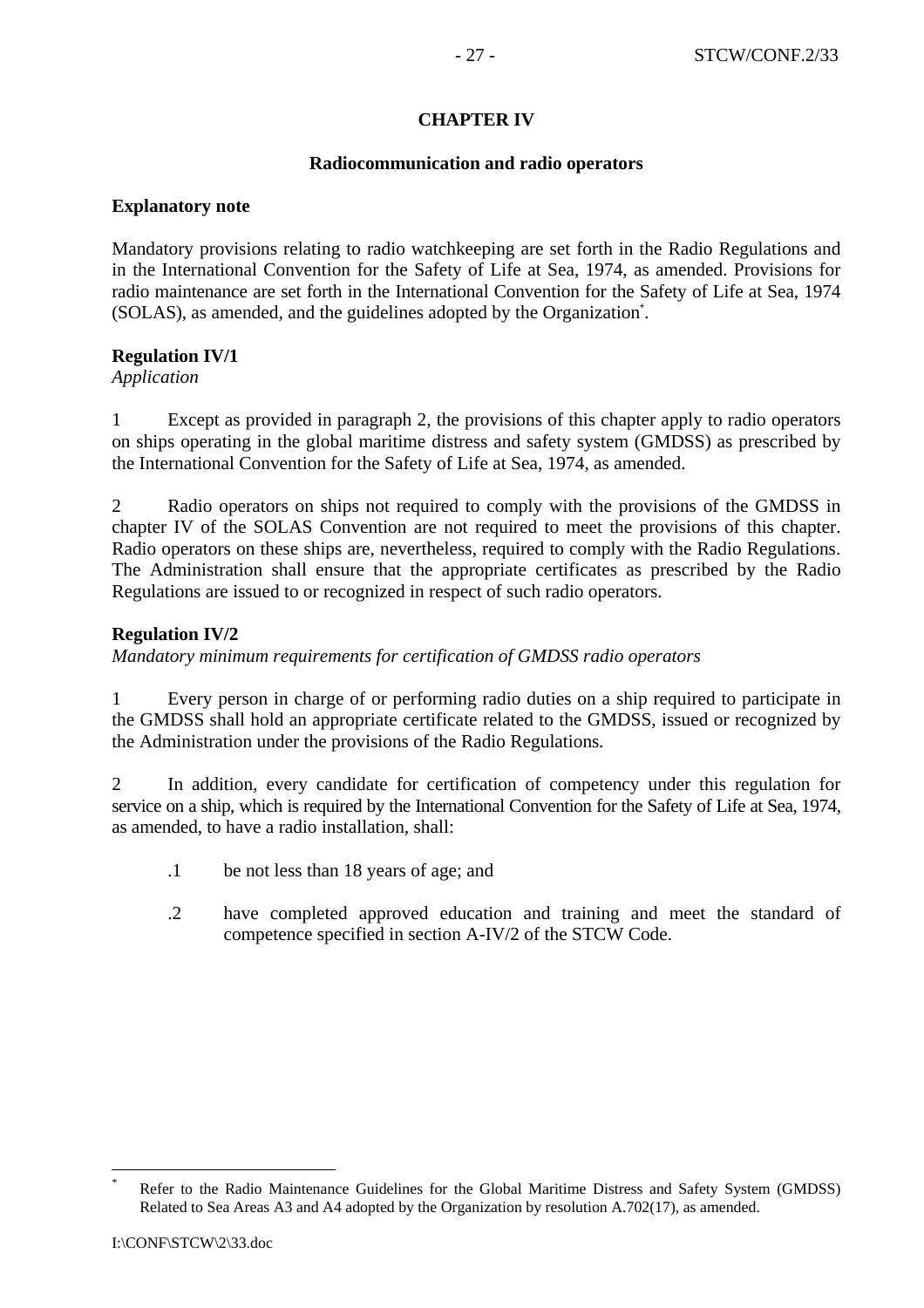## **CHAPTER V**

### **Special training requirements for personnel on certain types of ships**

#### **Regulation V/1-1**

*Mandatory minimum requirements for the training and qualifications of masters, officers and ratings on oil and chemical tankers* 

1 Officers and ratings assigned specific duties and responsibilities related to cargo or cargo equipment on oil or chemical tankers shall hold a certificate in basic training for oil and chemical tanker cargo operations.

2 Every candidate for a certificate in basic training for oil and chemical tanker cargo operations shall have completed basic training in accordance with provisions of section A-VI/1 of the STCW Code and shall have completed:

- .1 at least three months of approved seagoing service on oil or chemical tankers and meet the standard of competence specified in section A-V/1-1, paragraph 1 of the STCW Code; or
- .2 an approved basic training for oil and chemical tanker cargo operations and meet the standard of competence specified in section A-V/1-1, paragraph 1 of the STCW Code.

3 Masters, chief engineer officers, chief mates, second engineer officers and any person with immediate responsibility for loading, discharging, care in transit, handling of cargo, tank cleaning or other cargo-related operations on oil tankers shall hold a certificate in advanced training for oil tanker cargo operations.

- 4 Every candidate for a certificate in advanced training for oil tanker cargo operations shall:
	- .1 meet the requirements for certification in basic training for oil and chemical tanker cargo operations; and
	- .2 while qualified for certification in basic training for oil and chemical tanker cargo operations, have:
		- .2.1 at least three months of approved seagoing service on oil tankers, or
		- .2.2 at least one month of approved onboard training on oil tankers, in a supernumerary capacity, which includes at least three loading and three unloading operations and is documented in an approved training record book taking into account guidance in section B-V/1; and
	- .3 have completed approved advanced training for oil tanker cargo operations and meet the standard of competence specified in section A-V/1-1, paragraph 2 of the STCW Code.

5 Masters, chief engineer officers, chief mates, second engineer officers and any person with immediate responsibility for loading, discharging, care in transit, handling of cargo, tank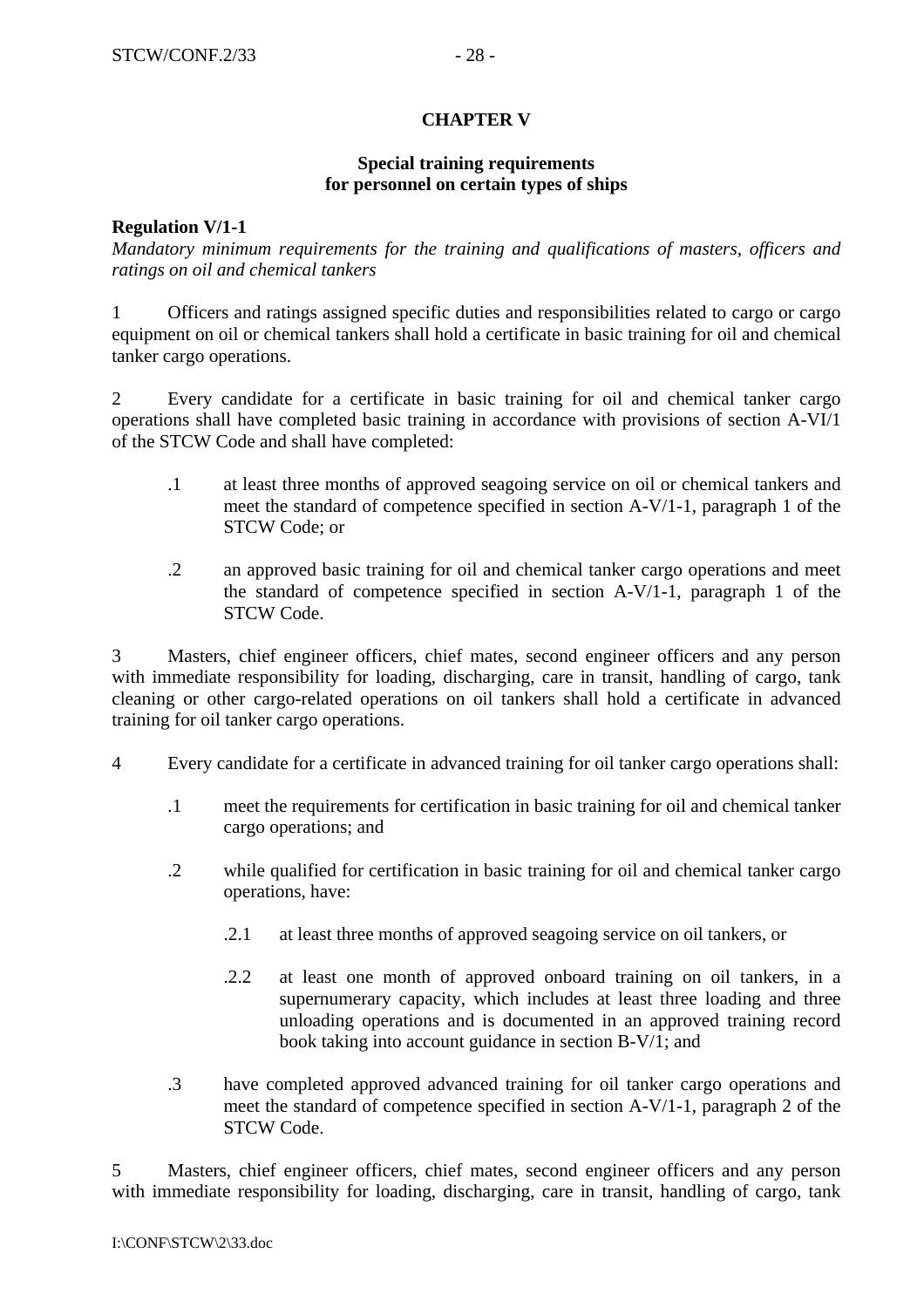cleaning or other cargo-related operations on chemical tankers shall hold a certificate in advanced training for chemical tanker cargo operations.

6 Every candidate for a certificate in advanced training for chemical tanker cargo operations shall:

- .1 meet the requirements for certification in basic training for oil and chemical tanker cargo operations; and
- .2 while qualified for certification in basic training for oil and chemical tanker cargo operations, have:
	- .2.1 at least three months of approved seagoing service on chemical tankers, or
	- .2.2 at least one month of approved onboard training on chemical tankers, in a supernumerary capacity, which includes at least three loading and three unloading operations and is documented in an approved training record book taking into account guidance in section B-V/1; and
- .3 have completed approved advanced training for chemical tanker cargo operations and meet the standard of competence specified in section A-V/1-1, paragraph 3 of the STCW Code.

7 Administrations shall ensure that a certificate of proficiency is issued to seafarers, who are qualified in accordance with paragraphs 2, 4 or 6 as appropriate, or that an existing certificate of competency or certificate of proficiency is duly endorsed.

### **Regulation V/1-2**

*Mandatory minimum requirements for the training and qualifications of masters, officers and ratings on liquefied gas tankers* 

1 Officers and ratings assigned specific duties and responsibilities related to cargo or cargo equipment on liquefied gas tankers shall hold a certificate in basic training for liquefied gas tanker cargo operations.

2 Every candidate for a certificate in basic training for liquefied gas tanker cargo operations shall have completed basic training in accordance with provisions of section A-VI/1 of the STCW Code and shall have completed:

- .1 at least three months of approved seagoing service on liquefied gas tankers and meet the standard of competence specified in section A-V/1-2, paragraph 1 of the STCW Code; or
- .2 an approved basic training for liquefied gas tanker cargo operations and meet the standard of competence specified in section A-V/1-2, paragraph 1 of the STCW Code.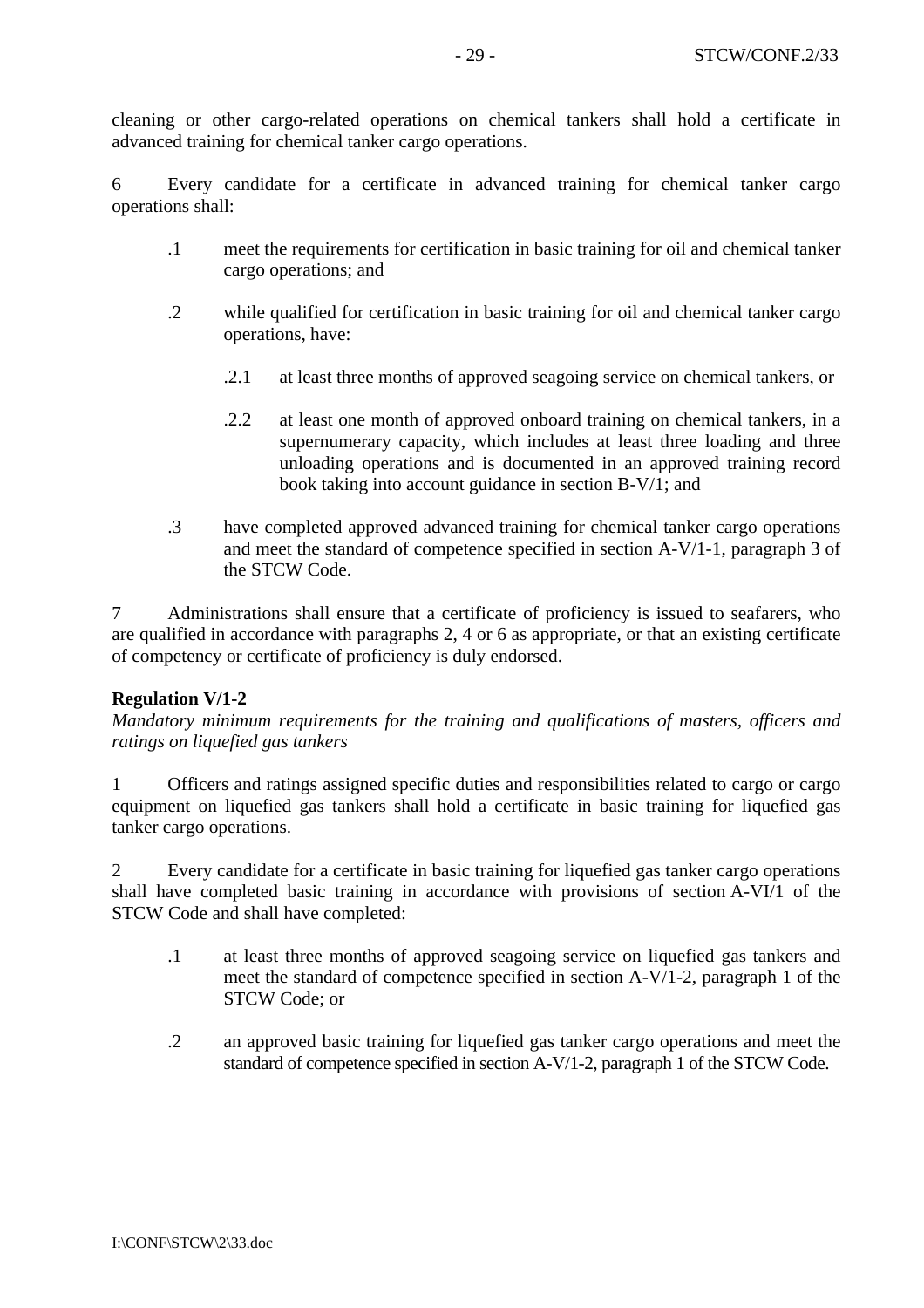3 Masters, chief engineer officers, chief mates, second engineer officers and any person with immediate responsibility for loading, discharging, care in transit, handling of cargo, tank cleaning or other cargo-related operations on liquefied gas tankers shall hold a certificate in advanced training for liquefied gas tanker cargo operations.

4 Every candidate for a certificate in advanced training for liquefied gas tanker cargo operations shall:

- .1 meet the requirements for certification in basic training for liquefied gas tanker cargo operations; and
- .2 while qualified for certification in basic training for liquefied gas tanker cargo operations, have:
	- .2.1 at least three months of approved seagoing service on liquefied gas tankers, or
	- .2.2 at least one month of approved onboard training on liquefied gas tankers, in a supernumerary capacity, which includes at least three loading and three unloading operations and is documented in an approved training record book taking into account guidance in section B-V/1; and
- .3 have completed approved advanced training for liquefied gas tanker cargo operations and meet the standard of competence specified in section A-V/1-2, paragraph 2 of the STCW Code.

5 Administrations shall ensure that a certificate of proficiency is issued to seafarers, who are qualified in accordance with paragraphs 2 or 4 as appropriate, or that an existing certificate of competency or certificate of proficiency is duly endorsed.

# **Regulation V/2**

*Mandatory minimum requirements for the training and qualifications of masters, officers, ratings and other personnel on passenger ships* 

1 This regulation applies to masters, officers, ratings and other personnel serving on board passenger ships engaged on international voyages. Administrations shall determine the applicability of these requirements to personnel serving on passenger ships engaged on domestic voyages.

2 Prior to being assigned shipboard duties on board passenger ships, seafarers shall have completed the training required by paragraphs 4 to 7 below in accordance with their capacity, duties and responsibilities.

3 Seafarers who are required to be trained in accordance with paragraphs 4, 6 and 7 below shall, at intervals not exceeding five years, undertake appropriate refresher training or be required to provide evidence of having achieved the required standard of competence within the previous five years.

4 Masters, officers and other personnel designated on muster lists to assist passengers in emergency situations on board passenger ships shall have completed training in crowd management as specified in section A-V/2, paragraph 1 of the STCW Code.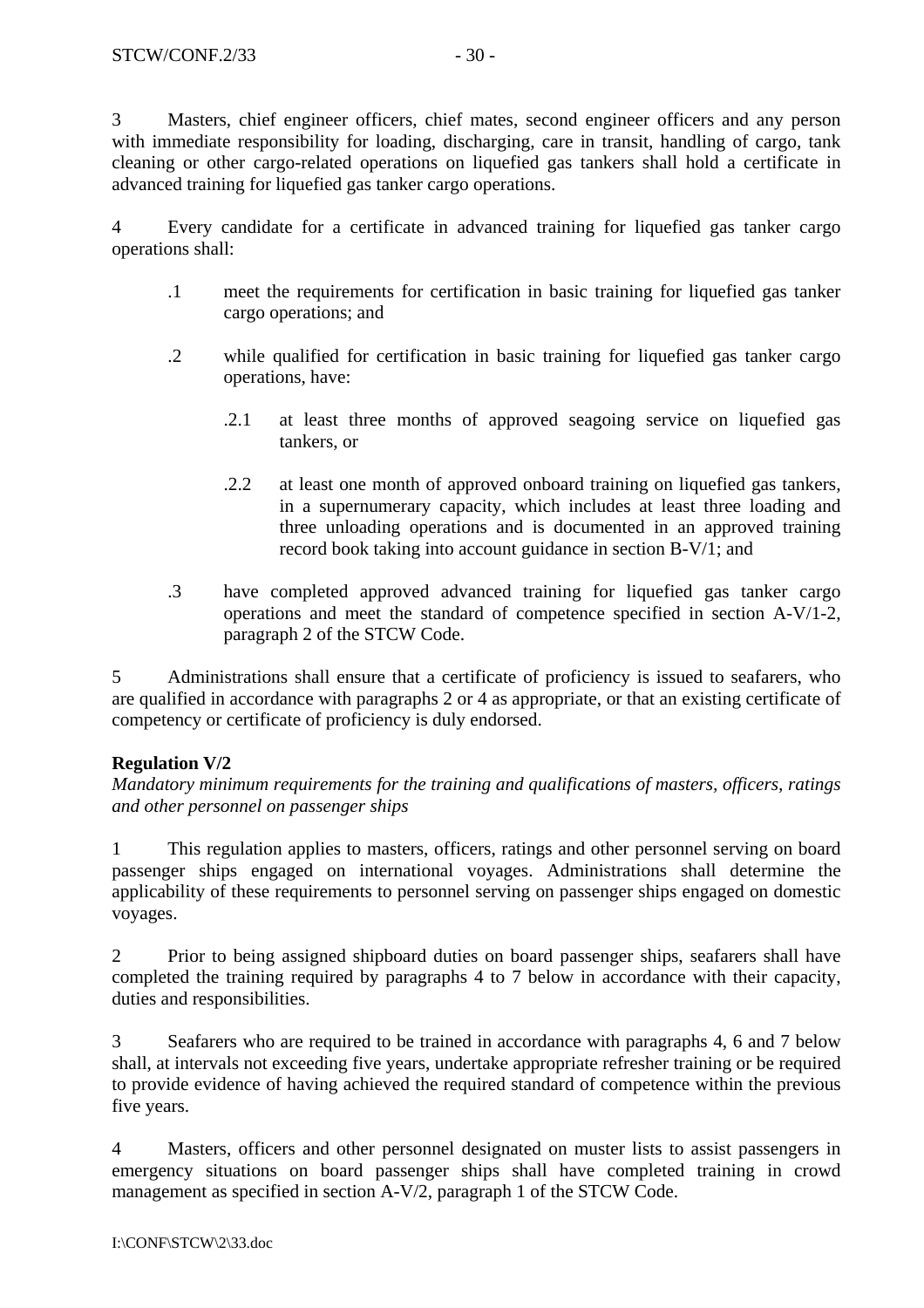5 Personnel providing direct service to passengers in passenger spaces on board passenger ships shall have completed the safety training specified in section A-V/2, paragraph 2 of the STCW Code.

6 Masters, chief engineer officers, chief mates, second engineer officers and any person designated on muster lists of having responsibility for the safety of passengers in emergency situations on board passenger ships shall have completed approved training in crisis management and human behaviour as specified in section A-V/2, paragraph 3 of the STCW Code.

7 Masters, chief engineer officers, chief mates, second engineer officers and every person assigned immediate responsibility for embarking and disembarking passengers, loading, discharging or securing cargo, or closing hull openings on board ro-ro passenger ships shall have completed approved training in passenger safety, cargo safety and hull integrity as specified in section A-V/2, paragraph 4 of the STCW Code.

8 Administrations shall ensure that documentary evidence of the training which has been completed is issued to every person found qualified under the provisions of this regulation.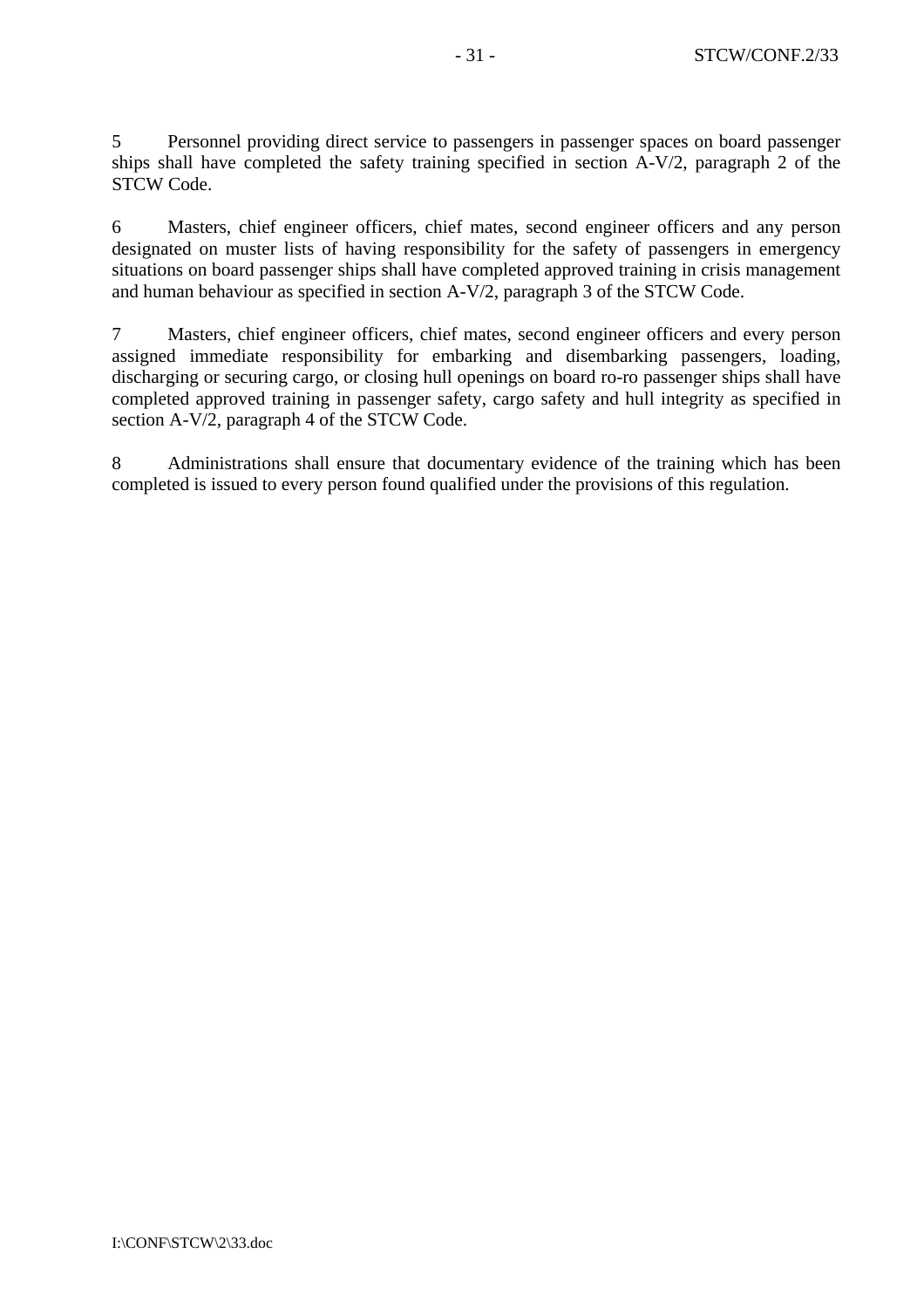### **CHAPTER VI**

### **Emergency, occupational safety, security, medical care and survival functions**

### **Regulation VI/1**

*Mandatory minimum requirements for safety familiarization, basic training and instruction for all seafarers* 

1 Seafarers shall receive safety familiarization and basic training or instruction in accordance with section A-VI/1 of the STCW Code and shall meet the appropriate standard of competence specified therein.

2 Where basic training is not included in the qualification for the certificate to be issued, a certificate of proficiency shall be issued, indicating that the holder has attended the course in basic training.

#### **Regulation VI/2**

*Mandatory minimum requirements for the issue of certificates of proficiency in survival craft, rescue boats and fast rescue boats*

1 Every candidate for a certificate of proficiency in survival craft and rescue boats other than fast rescue boats shall:

- .1 be not less than 18 years of age;
- .2 have approved seagoing service of not less than 12 months or have attended an approved training course and have approved seagoing service of not less than six months; and
- .3 meet the standard of competence for certificates of proficiency in survival craft and rescue boats, set out in section A-VI/2, paragraphs 1 to 4 of the STCW Code.
- 2 Every candidate for a certificate of proficiency in fast rescue boats shall:
	- .1 be the holder of a certificate of proficiency in survival craft and rescue boats other than fast rescue boats;
	- .2 have attended an approved training course; and
	- .3 meet the standard of competence for certificates of proficiency in fast rescue boats, set out in section A-VI/2, paragraphs 7 to 10 of the STCW Code.

#### **Regulation VI/3**

*Mandatory minimum requirements for training in advanced fire fighting* 

1 Seafarers designated to control fire-fighting operations shall have successfully completed advanced training in techniques for fighting fire, with particular emphasis on organization, tactics and command, in accordance with the provisions of section A-VI/3, paragraphs 1 to 4 of the STCW Code and shall meet the standard of competence specified therein.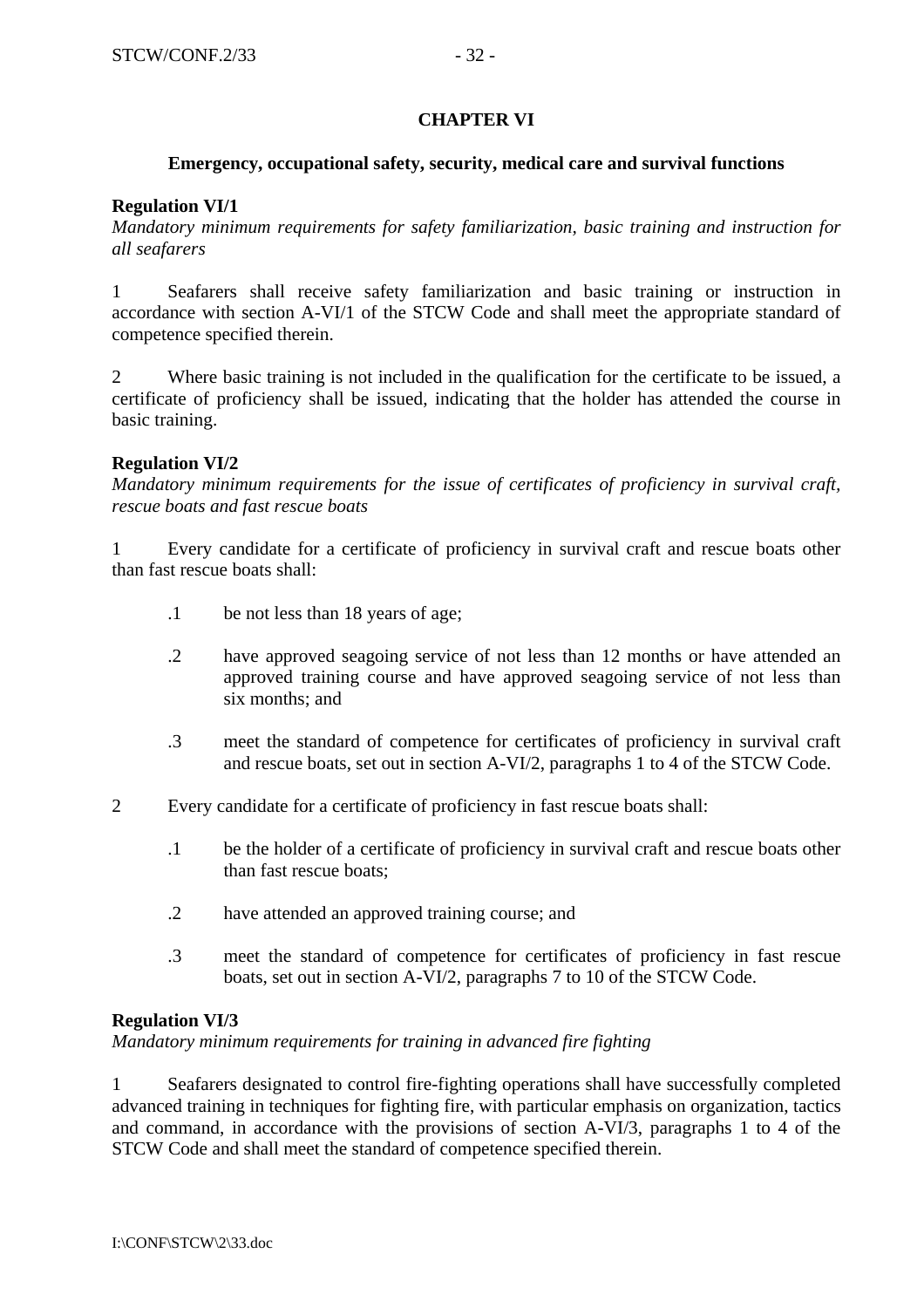2 Where training in advanced fire fighting is not included in the qualifications for the certificate to be issued, a certificate of proficiency shall be issued indicating that the holder has attended a course of training in advanced fire fighting.

# **Regulation VI/4**

*Mandatory minimum requirements relating to medical first aid and medical care* 

1 Seafarers designated to provide medical first aid on board ship shall meet the standard of competence in medical first aid specified in section A-VI/4, paragraphs 1 to 3 of the STCW Code.

2 Seafarers designated to take charge of medical care on board ship shall meet the standard of competence in medical care on board ships specified in section A-VI/4, paragraphs 4 to 6 of the STCW Code.

3 Where training in medical first aid or medical care is not included in the qualifications for the certificate to be issued, a certificate of proficiency shall be issued indicating that the holder has attended a course of training in medical first aid or in medical care.

# **Regulation VI/5**

*Mandatory minimum requirements for the issue of certificates of proficiency for ship security officers* 

- 1 Every candidate for a certificate of proficiency as ship security officer shall:
	- .1 have approved seagoing service of not less than 12 months or appropriate seagoing service and knowledge of ship operations; and
	- .2 meet the standard of competence for certification of proficiency as ship security officer, set out in section A-VI/5, paragraphs 1 to 4 of the STCW Code.

2 Administrations shall ensure that every person found qualified under the provisions of this regulation is issued with a certificate of proficiency.

# **Regulation VI/6**

*Mandatory minimum requirements for security-related training and instruction for all seafarers* 

1 Seafarers shall receive security-related familiarization and security-awareness training or instruction in accordance with section A-VI/6, paragraphs 1 to 4 of the STCW Code and shall meet the appropriate standard of competence specified therein.

2 Where security awareness is not included in the qualification for the certificate to be issued, a certificate of proficiency shall be issued indicating that the holder has attended a course in security awareness training.

3 Every Party shall compare the security-related training or instruction it requires of seafarers who hold or can document qualifications before the entry into force of this regulation with those specified in section A-VI/6, paragraph 4 of the STCW Code, and shall determine the need for requiring these seafarers to update their qualifications.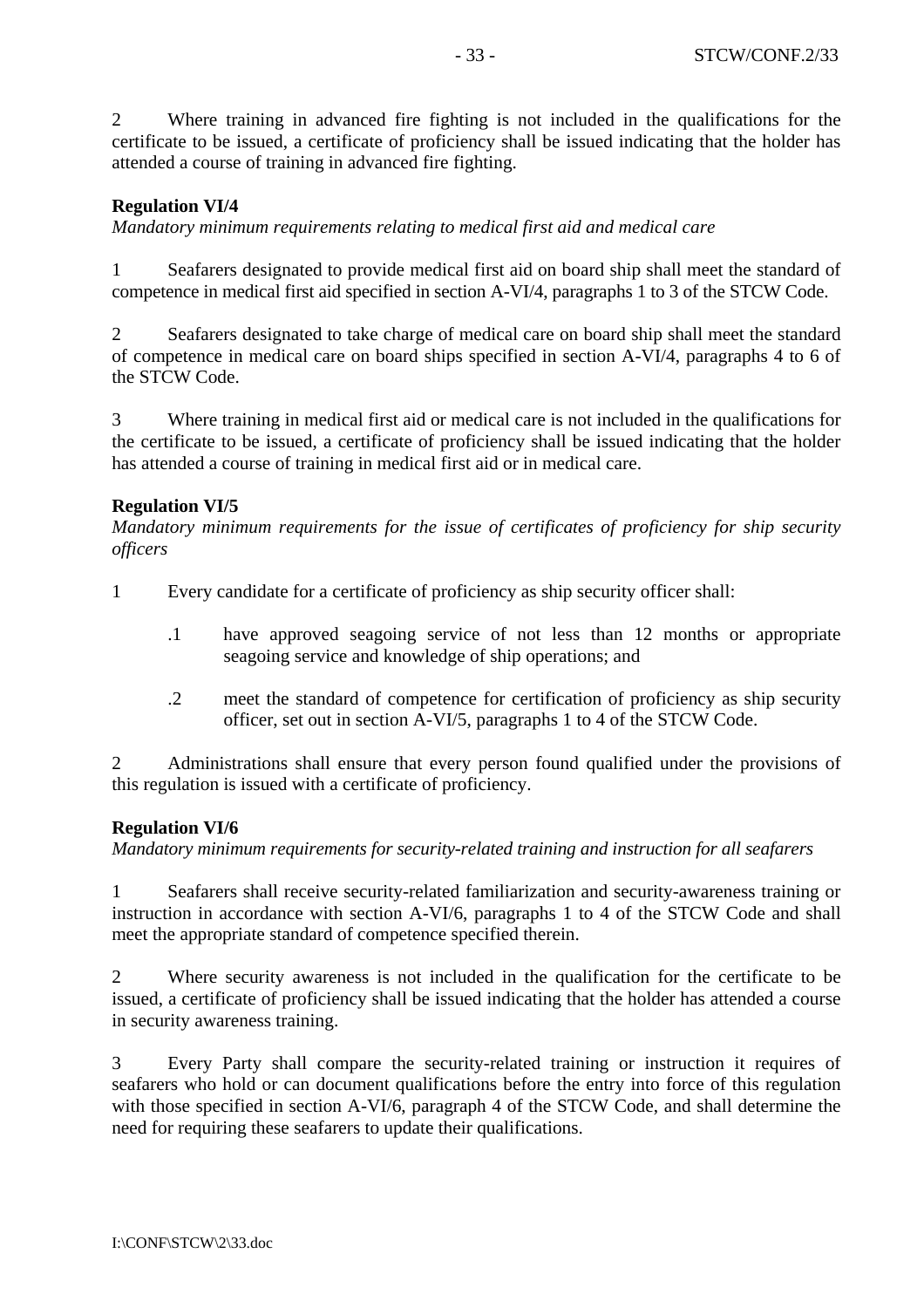## **Seafarers with designated security duties**

4 Seafarers with designated security duties shall meet the standard of competence specified in section A-VI/6, paragraphs 6 to 8 of the STCW Code.

5 Where training in designated security duties is not included in the qualifications for the certificate to be issued, a certificate of proficiency shall be issued indicating that the holder has attended a course of training for designated security duties.

6 Every Party shall compare the security training standards required of seafarers with designated security duties who hold or can document qualifications before the entry into force of this regulation with those specified in section A-VI/6, paragraph 8 of the STCW Code, and shall determine the need for requiring these seafarers to update their qualifications.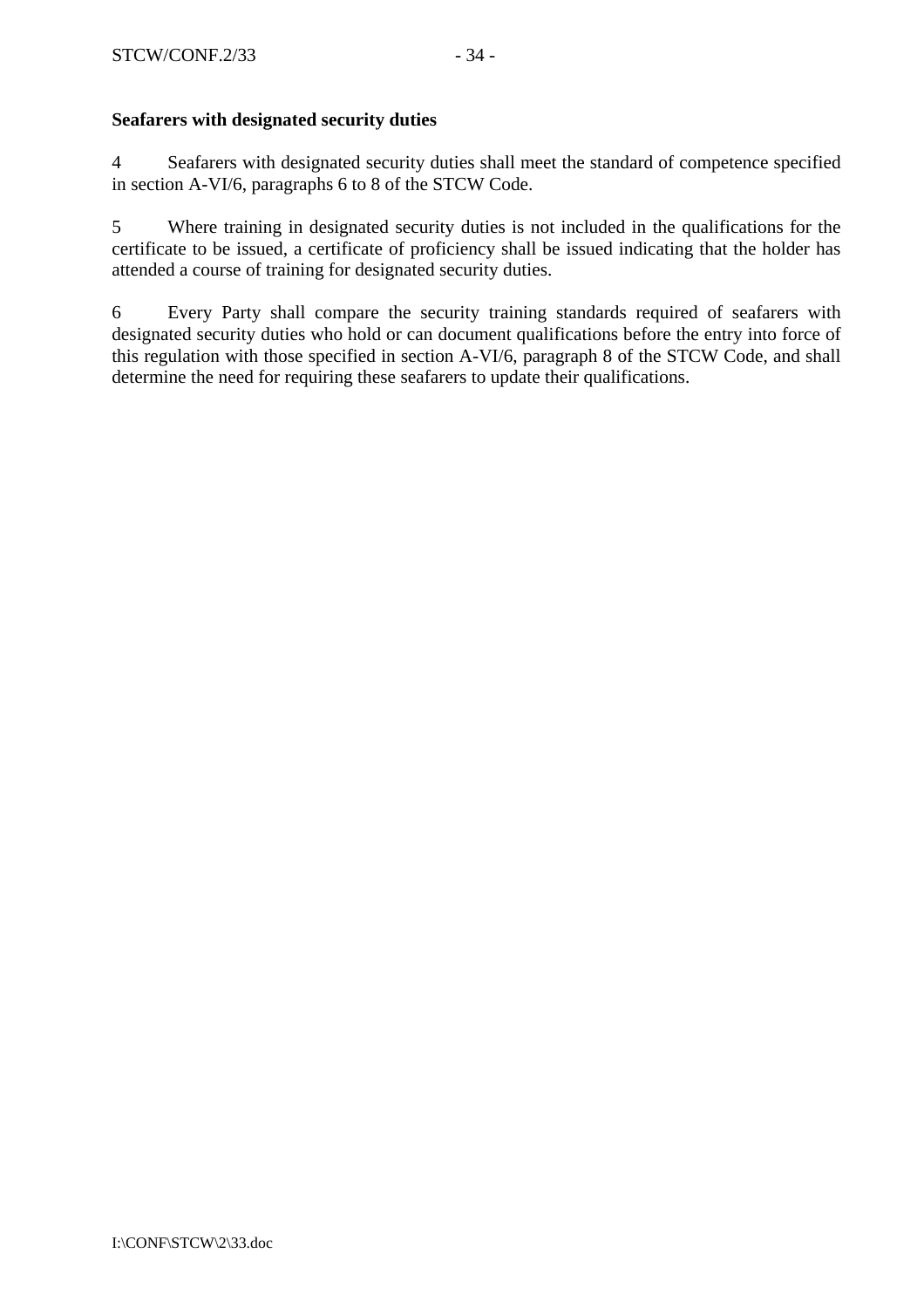### **CHAPTER VII**

#### **Alternative certification**

**Regulation VII/1** 

*Issue of alternative certificates* 

1 Notwithstanding the requirements for certification laid down in chapters II and III of this annex, Parties may elect to issue or authorize the issue of certificates other than those mentioned in the regulations of those chapters, provided that:

- .1 the associated functions and levels of responsibility to be stated on the certificates and in the endorsements are selected from and identical to those appearing in sections A-II/1, A-II/2, A-II/3, A-II/4, A-II/5, A-III/1, A-III/2, A-III/3, A-III/4, A-III/5 and A-IV/2 of the STCW Code;
- .2 the candidates have completed approved education and training and meet the requirements for standards of competence, prescribed in the relevant sections of the STCW Code and as set forth in section A-VII/1 of this Code, for the functions and levels that are to be stated in the certificates and in the endorsements;
- .3 the candidates have completed approved seagoing service appropriate to the performance of the functions and levels that are to be stated on the certificate. The minimum duration of seagoing service shall be equivalent to the duration of seagoing service prescribed in chapters II and III of this annex. However, the minimum duration of seagoing service shall be not less than as prescribed in section A-VII/2 of the STCW Code:
- .4 the candidates for certification who are to perform the function of navigation at the operational level shall meet the applicable requirements of the regulations in chapter IV, as appropriate, for performing designated radio duties in accordance with the Radio Regulations; and
- .5 the certificates are issued in accordance with the requirements of regulation I/2 and the provisions set forth in chapter VII of the STCW Code.

2 No certificate shall be issued under this chapter unless the Party has communicated information to the Organization in accordance with article IV and regulation I/7.

#### **Regulation VII/2**

*Certification of seafarers*

1 Every seafarer who performs any function or group of functions specified in tables A-II/1, A-II/2, A-II/3, A-II/4 or A-II/5 of chapter II or in tables A-III/1, A-III/2, A-III/3, A-III/4 or A-III/5 of chapter III or A-IV/2 of chapter IV of the STCW Code shall hold a certificate of competency or certificate of proficiency, as applicable.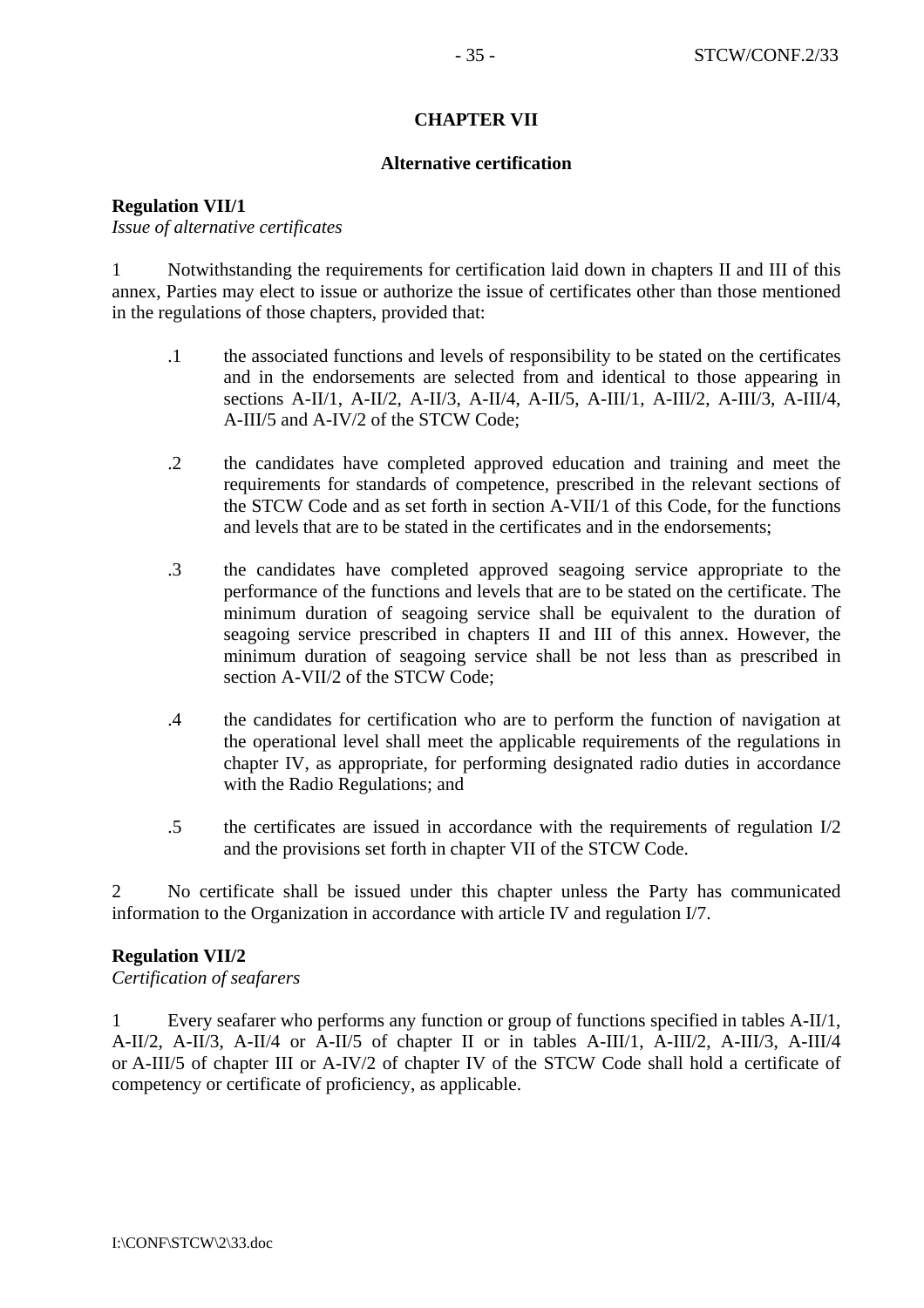# **Regulation VII/3**

*Principles governing the issue of alternative certificates* 

1 Any Party which elects to issue or authorize the issue of alternative certificates shall ensure that the following principles are observed:

- .1 no alternative certification system shall be implemented unless it ensures a degree of safety at sea and has a preventive effect as regards pollution at least equivalent to that provided by the other chapters; and
- .2 any arrangement for alternative certification issued under this chapter shall provide for the interchangeability of certificates with those issued under the other chapters.
- 2 The principle of interchangeability in paragraph 1 shall ensure that:
	- .1 seafarers certificated under the arrangements of chapters II and/or III and those certificated under chapter VII are able to serve on ships which have either traditional or other forms of shipboard organization; and
	- .2 seafarers are not trained for specific shipboard arrangements in such a way as would impair their ability to take their skills elsewhere.

3 In issuing any certificate under the provisions of this chapter, the following principles shall be taken into account:

- .1 the issue of alternative certificates shall not be used in itself:
	- .1.1 to reduce the number of crew on board,
	- .1.2 to lower the integrity of the profession or "de-skill" seafarers, or
	- .1.3 to justify the assignment of the combined duties of the engine and deck watchkeeping officers to a single certificate holder during any particular watch; and
- .2 the person in command shall be designated as the master; and the legal position and authority of the master and others shall not be adversely affected by the implementation of any arrangement for alternative certification.

4 The principles contained in paragraphs 1 and 2 of this regulation shall ensure that the competency of both deck and engineer officers is maintained.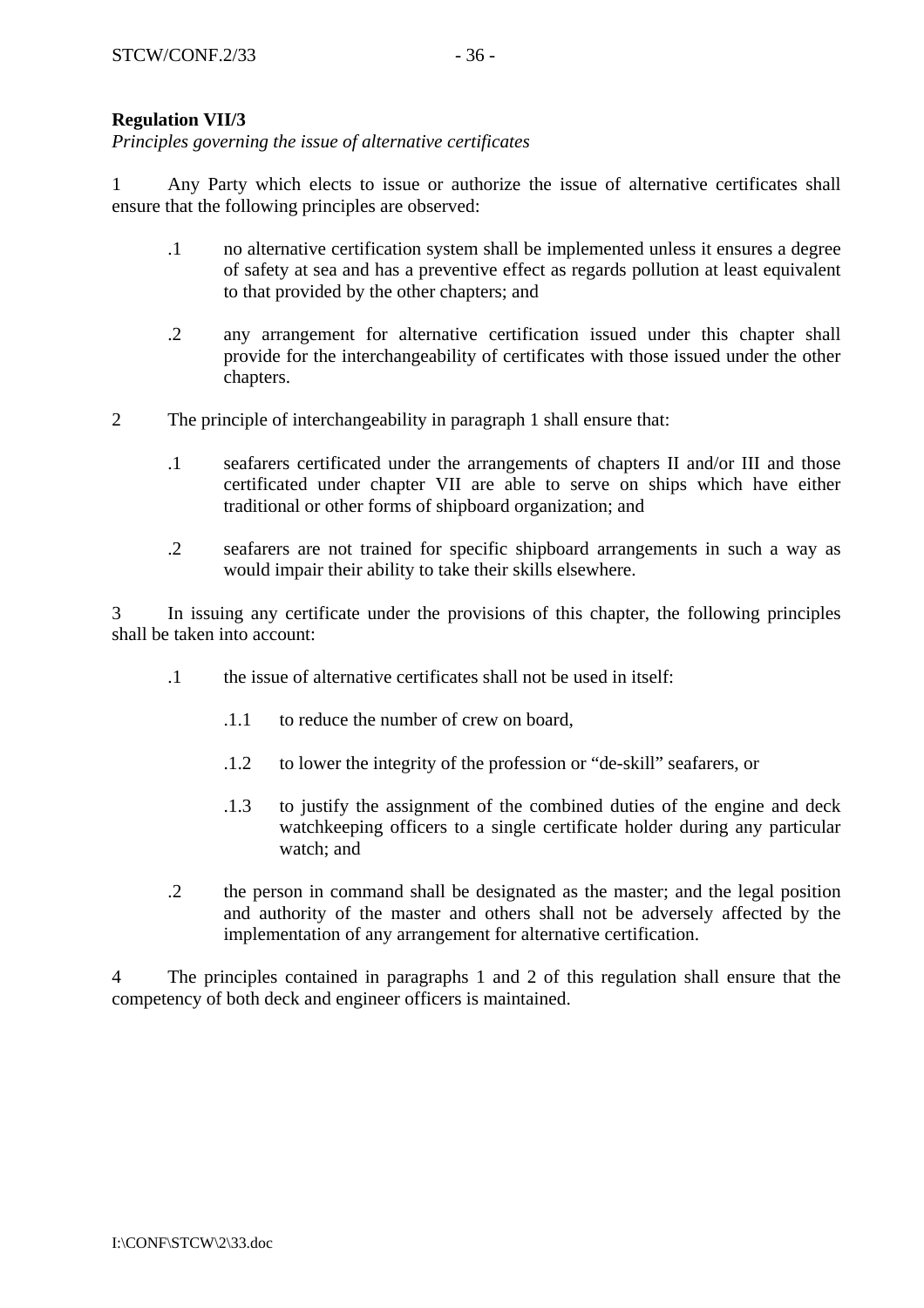# **CHAPTER VIII**

### **Watchkeeping**

# **Regulation VIII/1**

*Fitness for duty* 

- 1 Each Administration shall, for the purpose of preventing fatigue:
	- .1 establish and enforce rest periods for watchkeeping personnel and those whose duties involve designated safety, security and prevention of pollution duties in accordance with the provisions of section A-VIII/1 of the STCW Code; and
	- .2 require that watch systems are so arranged that the efficiency of all watchkeeping personnel is not impaired by fatigue and that duties are so organized that the first watch at the commencement of a voyage and subsequent relieving watches are sufficiently rested and otherwise fit for duty.

2 Each Administration shall, for the purpose of preventing drug and alcohol abuse, ensure that adequate measures are established in accordance with the provisions of section A-VIII/1 while taking into account the guidance given in section B-VIII/1 of the STCW Code.

# **Regulation VIII/2**

*Watchkeeping arrangements and principles to be observed* 

1 Administrations shall direct the attention of companies, masters, chief engineer officers and all watchkeeping personnel to the requirements, principles and guidance set out in the STCW Code which shall be observed to ensure that a safe continuous watch or watches appropriate to the prevailing circumstances and conditions are maintained on all seagoing ships at all times.

2 Administrations shall require the master of every ship to ensure that watchkeeping arrangements are adequate for maintaining a safe watch or watches, taking into account the prevailing circumstances and conditions and that, under the master's general direction:

- .1 officers in charge of the navigational watch are responsible for navigating the ship safely during their periods of duty, when they shall be physically present on the navigating bridge or in a directly associated location such as the chartroom or bridge control room at all times;
- .2 radio operators are responsible for maintaining a continuous radio watch on appropriate frequencies during their periods of duty;
- .3 officers in charge of an engineering watch, as defined in the STCW Code, under the direction of the chief engineer officer, shall be immediately available and on call to attend the machinery spaces and, when required, shall be physically present in the machinery space during their periods of responsibility;